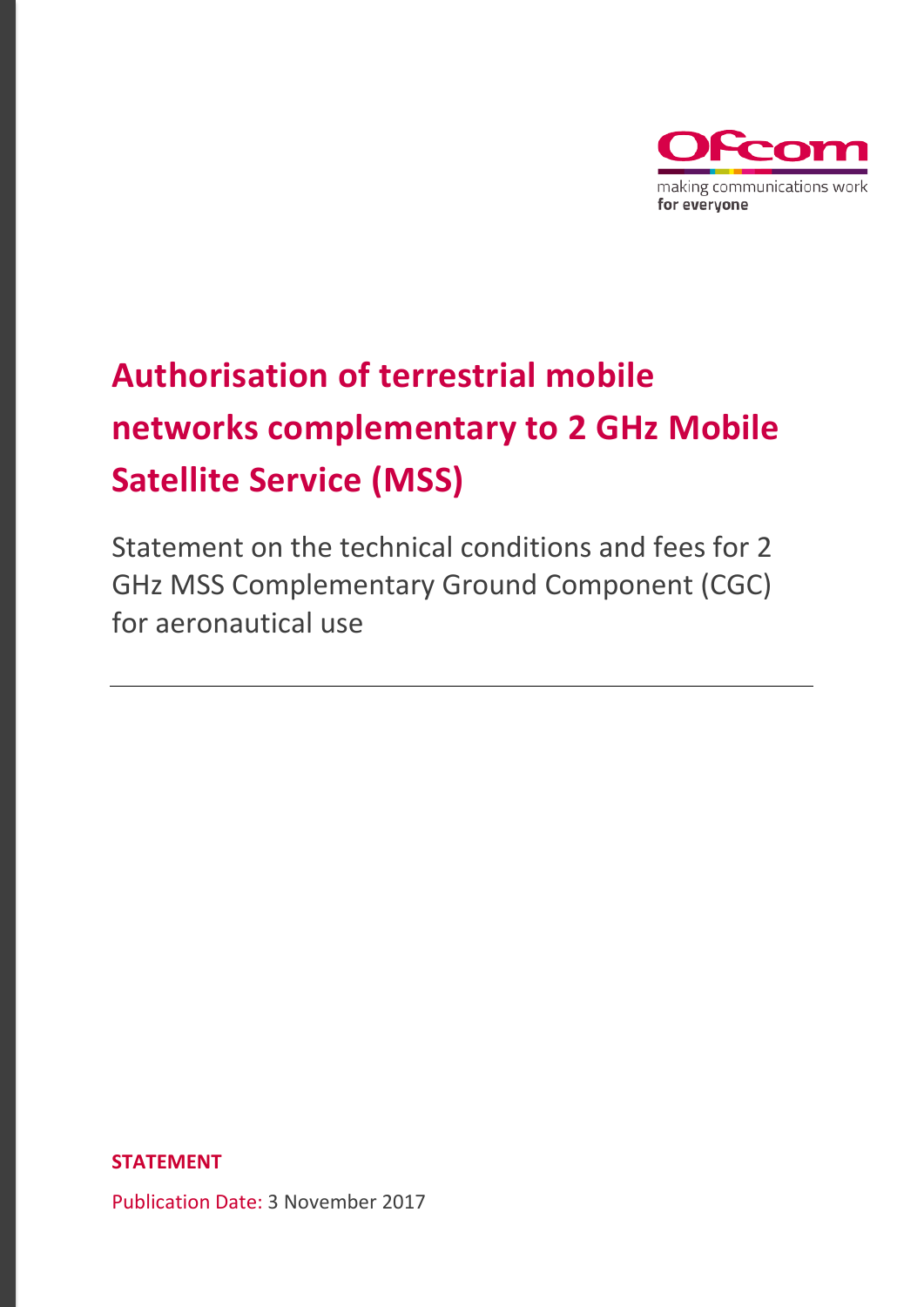## About this document

This document sets out the technical conditions and fees that will apply to the authorisation of terrestrial base stations (CGC base stations) that, in combination with a satellite, will provide broadband services to aircraft, following our earlier consultation in 2016 and our recent decision to authorise this use.

It also includes, for information, the technical conditions that will be included in any Notice of Variation of the Aircraft Radio Equipment licence needed to permit the installation and use of CGCfacing terminals on the aircraft that communicate with these CGC base stations.

This work follows plans by Inmarsat to use spectrum in the 2 GHz band to provide broadband services to passengers on aircraft. The company plans to do this through a combination of satellite and ground-based communication links to aircraft.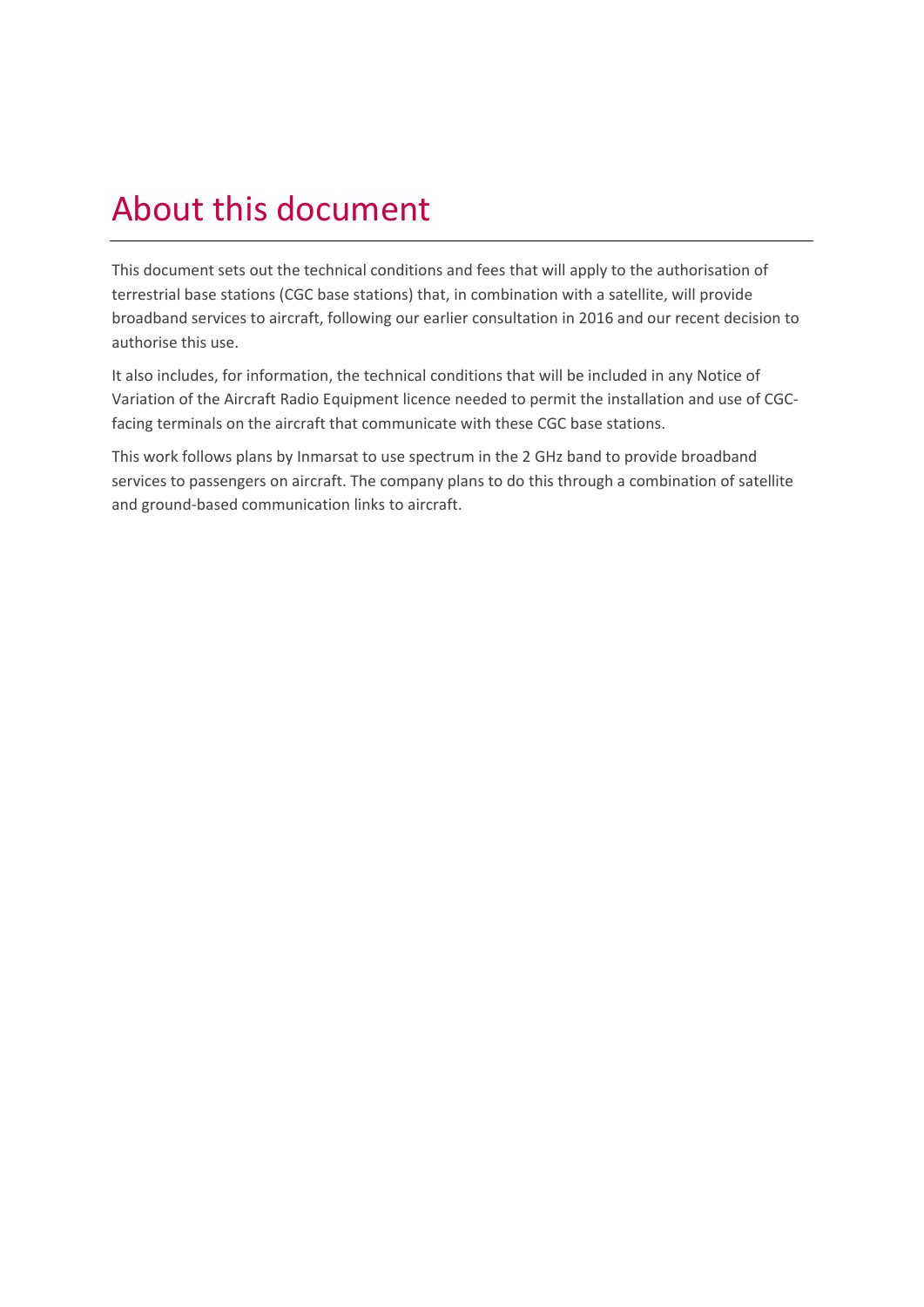## **Contents**

### **Section**

| 1. Executive summary                                            | $\mathbf{1}$ |
|-----------------------------------------------------------------|--------------|
| 2. Introduction                                                 | 3            |
| 3. Format and technical conditions of the Network 2 GHz Licence | 5            |
| 4. Spectrum fees for the authorisation                          | 14           |
| 5. Conclusions and next steps                                   | 22           |
| <b>Annex</b>                                                    |              |
| A1. List of consultation respondents                            | 23           |

| A2. Technical conditions for the Notice of Variation for CGC-facing terminals | 24 |
|-------------------------------------------------------------------------------|----|
| A3. Notice of required coordination for MOD sites related to 2 GHz licences   | 25 |
| A4. Glossary                                                                  | 26 |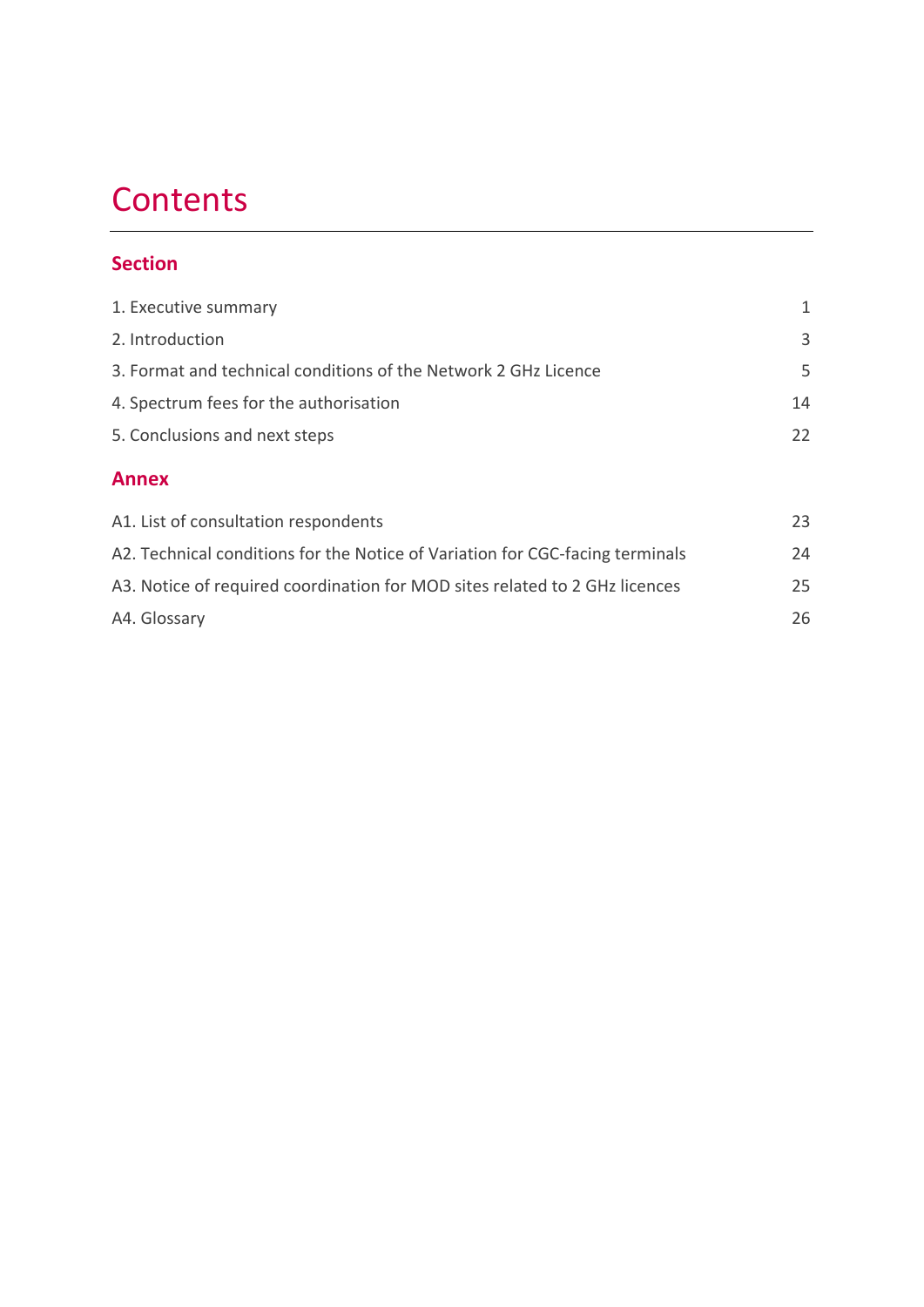## <span id="page-3-0"></span>1. Executive summary

- 1.1 This document sets out the technical conditions and fees for the authorisation under the Wireless Telegraphy Act 2006 of terrestrial base stations that, in combination with a satellite, will provide broadband services to aircraft.
- 1.2 The 2 GHz band was allocated for mobile satellite services (MSS) use across the EU in 2008. In 2009 Inmarsat and Solaris (now EchoStar) were awarded MSS spectrum access rights across the EU under an EU-led pan-European harmonised selection and award process.
- 1.3 Ofcom developed a licence for terrestrial base stations (known as the Complementary Ground Components, or CGCs) to be used as part of the MSS system in 2009. This is known as the Spectrum Access 2 GHz Licence. This licence is a UK wide licence, and is available to both operators.<sup>[1](#page-3-1)</sup>
- 1.4 More recently, Inmarsat said it will use its radio spectrum assignment to deliver broadband services to aircraft, through a system comprised of both a satellite component and a terrestrial component. As such, Inmarsat requested that Ofcom consider the authorisation regime for the CGC base stations that form part of their proposed system. (The on-aircraft equipment forming part of this system will be authorised separately by varying existing wireless telegraphy licences for each aircraft held by UK registered airlines that request a variation.)
- 1.5 Following this request, in 2016 we proposed a second CGC wireless telegraphy licence, the Network 2 GHz Licence ("network" refers to the network of terrestrial base stations). This licence was based on the existing Spectrum Access 2 GHz Licence (which continues to be available), with some differences reflecting the needs of the aeronautical service (see below at par[a 2.1](#page-5-1) for a summary of these differences).
- 1.6 We published our proposal for the additional Network 2 GHz Licence (the second licence) on 22 February 2016, and opened a consultation which ran until 18 April 2016 to get stakeholders' views on the proposed licence conditions.
- 1.7 On 10 October 2017 Ofcom decided to authorise the terrestrial base stations forming part of Inmarsat's aeronautical service. This document sets out our conclusions on technical conditions and fees consequent on that decision.<sup>[2](#page-3-2)</sup>

<span id="page-3-1"></span> $1$  The fee for this licence is prescribed in the Wireless Telegraphy (Licence Charges) Regulations 2011 (as amended), Schedule 2.

<span id="page-3-2"></span><sup>&</sup>lt;sup>2</sup> The reasons for that decision, including the applicable legal framework and a detailed explanation of our current understanding of how Inmarsat's service will operate, are set out in our 10 October 2017 *Authorisation under the Wireless Telegraphy Act 2006 of Inmarsat Ventures Limited's ground-based stations forming part of its system for provision of mobile satellite services for aeronautical use*: [https://www.ofcom.org.uk/\\_\\_data/assets/pdf\\_file/0014/107015/Inmarsat](https://www.ofcom.org.uk/__data/assets/pdf_file/0014/107015/Inmarsat-mobile-satellite-services.pdf)[mobile-satellite-services.pdf](https://www.ofcom.org.uk/__data/assets/pdf_file/0014/107015/Inmarsat-mobile-satellite-services.pdf)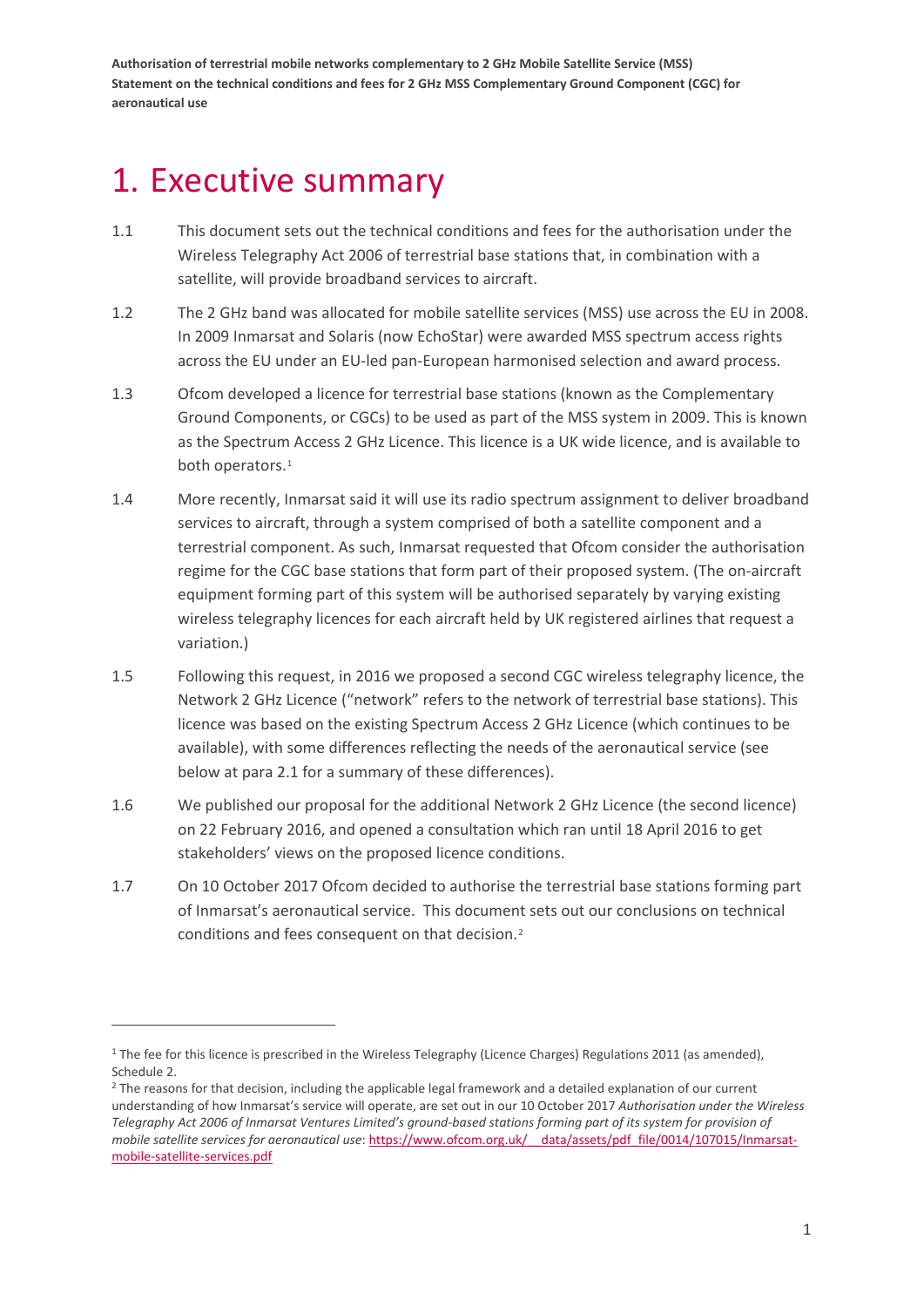- <span id="page-4-0"></span>1.8 In summary, we intend to proceed, with only minor amendment, with the proposals we presented in our consultation document for the technical conditions and fees for the Network 2 GHz Licence for aeronautical use. In particular, we intend to:
	- i) include technical conditions in the licence that take into account compatibility studies undertaken by the European Conference of Postal and Telecommunications Administrations (CEPT) $3$  to safeguard adjacent users, both in-band and adjacent, from harmful interference;
	- ii) amend the technical conditions of the licence to include the maximum permissible transmitted power of the CGC-facing terminals to align with the terms of existing block licences, where the network controls the user terminal power;<sup>[4](#page-4-2)</sup> and
	- iii) base the fee for the Network 2 GHz Licence on the UK-wide fee applicable to the Spectrum Access 2 GHz Licence (£554k per 2 x 1 MHz per annum). However, for this Network 2 GHz Licence the fee will be based on a charge per individual base station, dependent on the population density at the location of the base station, which will range from £825 to £54,000 per 2 x 1 MHz per base station per annum. This methodology is currently used to determine fees for certain business radio licences under the Wireless Telegraphy (Licence Charges) Regulations 2011 (as amended).<sup>[5](#page-4-3)</sup>
- 1.9 We intend to amend the Wireless Telegraphy (Licence Charges) Regulations 2011 to prescribe the fee for the Network 2 GHz Licence. However, in advance of such amendment, we have the power to charge the fees set out in this document.<sup>[6](#page-4-4)</sup>
- 1.10 Additionally, as mentioned above, the Spectrum Access 2 GHz Licence (the first licence) continues to be available to both 2 GHz MSS operators (to enable the CGC to be used, for example, for the provision of terrestrial mobile services as part of the 2 GHz MSS system). We have decided to slightly amend the technical conditions of the Spectrum Access 2 GHz Licence, in order to ensure consistency with the Network 2 GHz Licence and other similar licences. Specifically, we will include the maximum permissible transmitted power of the user terminals to align with the terms of existing licences, where the network controls the user terminal power (to mirror the decision referred to in para [\(1.8ii\)](#page-4-0) in respect of the Network 2 GHz Licence).
- 1.11 We also include, for information, the technical conditions that will be included in a Notice of Variation for the Aircraft Radio Licence that UK registered airlines will need to apply for in order to install the CGC-facing terminal on their aircraft.

.<br>-

<span id="page-4-2"></span><span id="page-4-1"></span><sup>&</sup>lt;sup>3</sup> http://www.ecodocdb.dk/doks/relation.aspx?docid=2561<br><sup>4</sup> This provides us with the necessary enforcement powers against the network operator in the event the network increases the user terminal power beyond that permitted

<span id="page-4-3"></span><sup>5</sup> See in particular Schedules 5 and 6.

<span id="page-4-4"></span><sup>6</sup> Regulation 6 of the Wireless Telegraphy (Licence Charges) Regulations 2011 (as amended). This regulation is made under section 12(2)(b) of the Wireless Telegraphy Act 2006.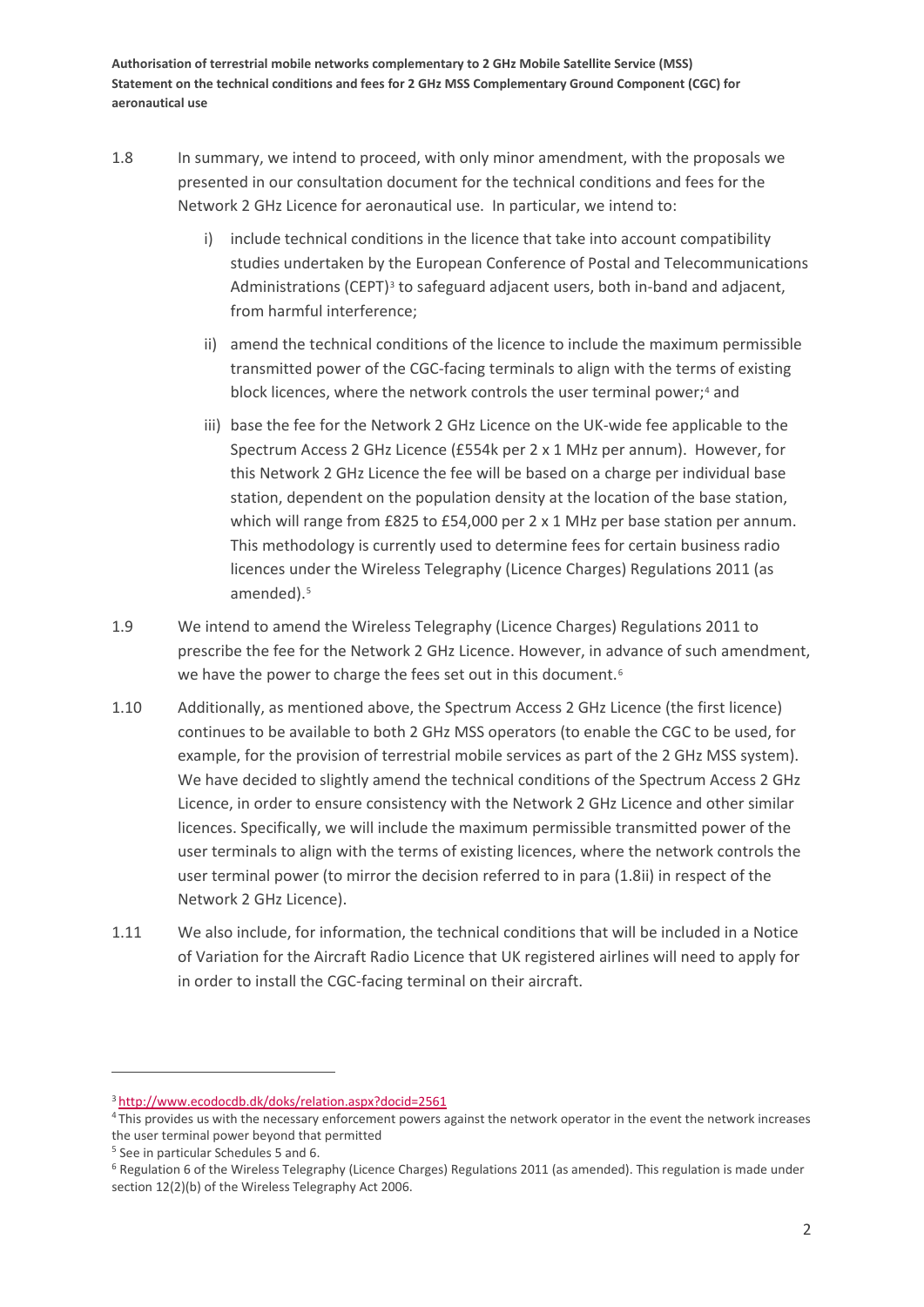## <span id="page-5-0"></span>2. Introduction

- <span id="page-5-1"></span>2.1 In 2016 we consulted on, among others, the technical conditions and fees for the Network 2 GHz Licence for aeronautical use. This licence was based on the existing Spectrum Access 2 GHz Licence (which continues to be available). The proposed differences between the Spectrum Access 2 GHz Licence and the Network 2 GHz Licence reflected the needs of the aeronautical service. Specifically, the differences were as follows:<sup>[7](#page-5-2)</sup>
	- i) whereas the format of the Spectrum Access 2 GHz licence was UK wide, the format of the Network 2 GHz licence would be site-specific, authorising transmissions at specific locations to be included in a schedule attached to the licence;
	- ii) the technical conditions of the licence were different, to reflect the additional technical constraints needed to protect adjacent users from interference associated with aeronautical use; and
	- iii) the structure of the licence fee was different, to reflect the site-specific nature of the licence.
- 2.2 We received comments from 12 stakeholders, including satellite operators, satellite manufacturers, providers of inflight connectivity services, fixed and mobile network operators, and the public sector.[8](#page-5-3) A full list of consultation respondents is included in Annex [A1](#page-25-0) and the non-confidential responses can be viewed on Ofcom's website.<sup>[9](#page-5-4)</sup>

## **Legal framework for 2 GHz MSS and CGC**

- 2.3 Ofcom has powers under the Wireless Telegraphy Act 2006 to determine technical conditions and fees in respect of wireless telegraphy licences. The relevant powers are the following:
	- a) Under section 9 of the Wireless Telegraphy Act 2006, Ofcom may grant a wireless telegraphy licence subject to such terms, provisions and limitations as Ofcom think fit. Under section 9ZA any limitations must be necessary for certain specified purposes, including avoiding undue interference with wireless telegraphy and safeguarding the efficient management and use of the part of the electromagnetic spectrum available for wireless telegraphy).
	- b) Section 12 of the Wireless Telegraphy Act 2006 provides for the charging of fees in respect of wireless telegraphy licences. The Wireless Telegraphy (Licence Charges)

<span id="page-5-2"></span><sup>7</sup> See para 7.2 of the 2016 consultation.

<span id="page-5-3"></span><sup>8</sup> To the extent that these responses raised concerns in relation to the issue of whether Inmarsat's proposed service is consistent with the EU and UK legislative framework, this question is addressed in our 10 October 2017 *Authorisation under the Wireless Telegraphy Act 2006 of Inmarsat Ventures Limited's ground-based stations forming part of its system for provision of mobile satellite services for aeronautical use*[: https://www.ofcom.org.uk/consultations-and](https://www.ofcom.org.uk/consultations-and-statements/category-2/2ghz-mobile-satellite-systems)[statements/category-2/2ghz-mobile-satellite-systems](https://www.ofcom.org.uk/consultations-and-statements/category-2/2ghz-mobile-satellite-systems)

<span id="page-5-4"></span><sup>9</sup> <https://www.ofcom.org.uk/consultations-and-statements/category-2/2ghz-mobile-satellite-systems>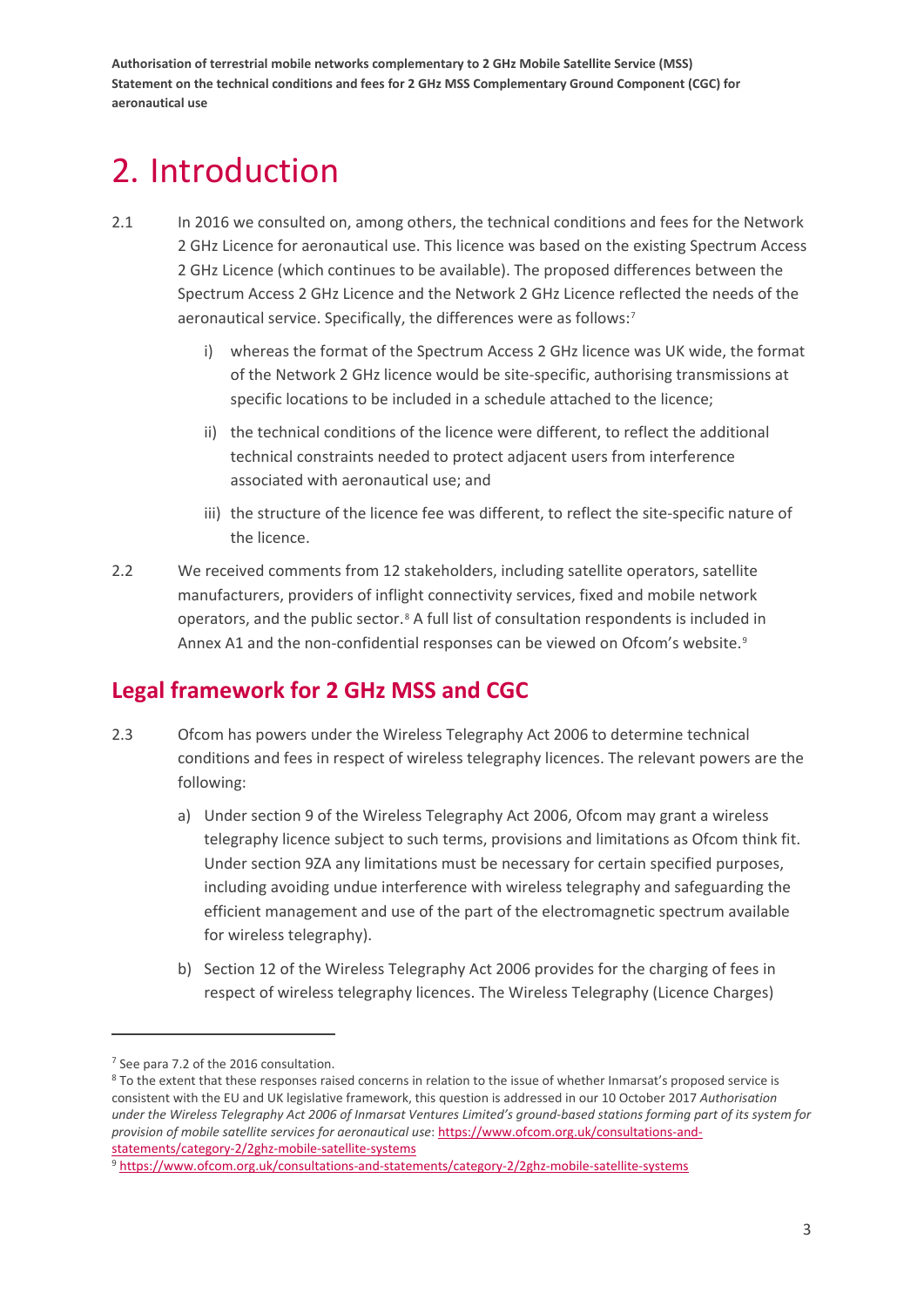> Regulations 2011 are made under this section.<sup>[10](#page-6-0)</sup> Under section  $12(2)(b)$  of the act and regulation 6 of the regulations, Ofcom may charge such sums as Ofcom may determine in the particular case where a sum is not prescribed by regulations.

#### **Impact assessment and equality impact assessment**

- 2.4 The analysis presented in this document, and our consultation process, represents an impact assessment, as defined in section 7 of the Communications Act 2003 ("the Act").
- 2.5 In carrying out our functions, we are also under a general duty under the Equality Act 2010 to have due regard to the need to: (i) eliminate unlawful discrimination, harassment and victimisation; (ii) advance equality of opportunity between different groups; and (iii) foster good relations between different groups, in relation to the following protected characteristics: age; disability; gender re-assignment; pregnancy and maternity; race; religion or belief; sex and sexual orientation.
- 2.6 Such equality impact assessments ("EIAs") also assist us in making sure that we are meeting our principal duty under section 3 of the Act.
- 2.7 We have therefore considered what (if any) impact this statement may have on equality. We do not, however, consider the impact of this statement to be to the detriment of any group within society. We have therefore not carried out separate EIAs in relation to race or gender equality, or equality schemes under the Northern Ireland and Disability Equality Schemes.

<span id="page-6-0"></span> $10$  And under sections 13(2) and 233(7).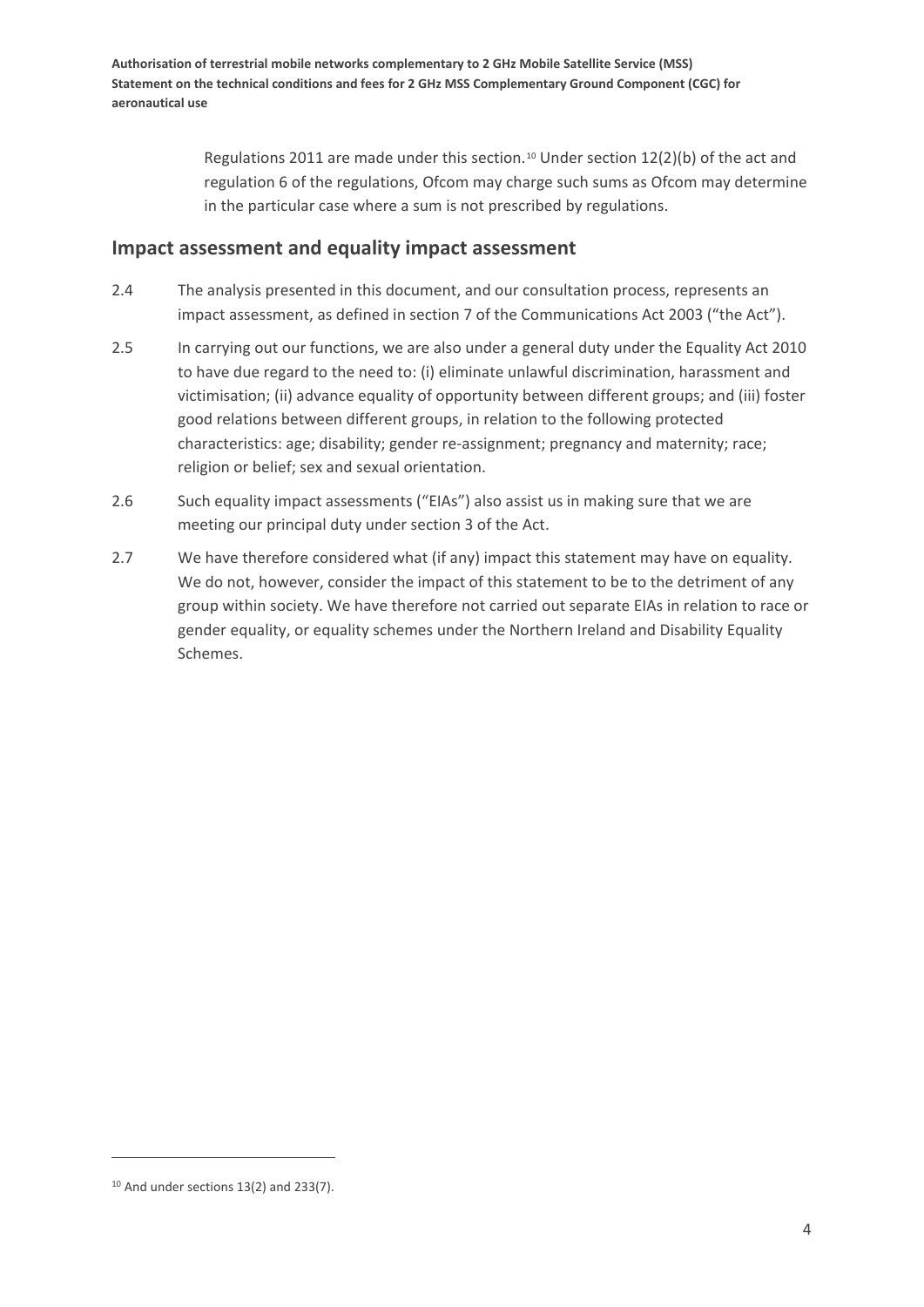# <span id="page-7-0"></span>3. Format and technical conditions of the Network 2 GHz Licence

## **Site-specific format of the authorisation**

- 3.1 In our 2016 consultation document, we outlined our proposals for the licensing of Inmarsat's CGC base stations part of the EAN system, in the form of a new Network 2 GHz Licence.
- 3.2 We explained that we felt it was appropriate to base this new licence on the terms and conditions of the existing Spectrum Access 2 GHz Licence for CGC base stations.
- 3.3 We proposed adapting certain aspects of the format of the Spectrum Access 2 GHz Licence to reflect the requirements of the proposed aeronautical service. In particular, we proposed adapting the format of the licence, from a UK-wide Spectrum Access Licence to a site-specific Network Licence in which transmissions are authorised at specific sites, listed in a schedule. We also proposed the retention of all the non-technical conditions of the Spectrum Access 2 GHz Licence as we judged that these conditions were suitable for inclusion in the Network 2 GHz Licence.
- 3.4 As we explained in our consultation we proposed a network licence approach because we believe there is merit in being able to provide incentives for the aeronautical CGC operator to locate its base stations outside areas of high population, given that:
	- a) Inmarsat is looking to install a relatively small number of CGC base stations (in the few tens in the UK);
	- b) there is significant flexibility in where these small number of sites can be located to provide the service and therefore there are opportunities for Inmarsat to make location decisions informed by price; and
	- c) our current experience indicates that the demand for many/most high value uses of spectrum is largely driven by population density.
- 3.5 We have a specific strategic objective to facilitate greater sharing of spectrum and anticipate that this will, in many cases, arise from geographic sharing. A major hurdle to geographic sharing is the locations of pre-existing transmission sites, even when these are small in number. Therefore, we wish to incentivise location of transmission sites outside of areas of potential future high value to other services, where this does not impose a significant cost on these transmission sites, such as in this case. By doing so we hope to encourage innovation in sharing techniques and technologies by maximising the gains that such innovation could release.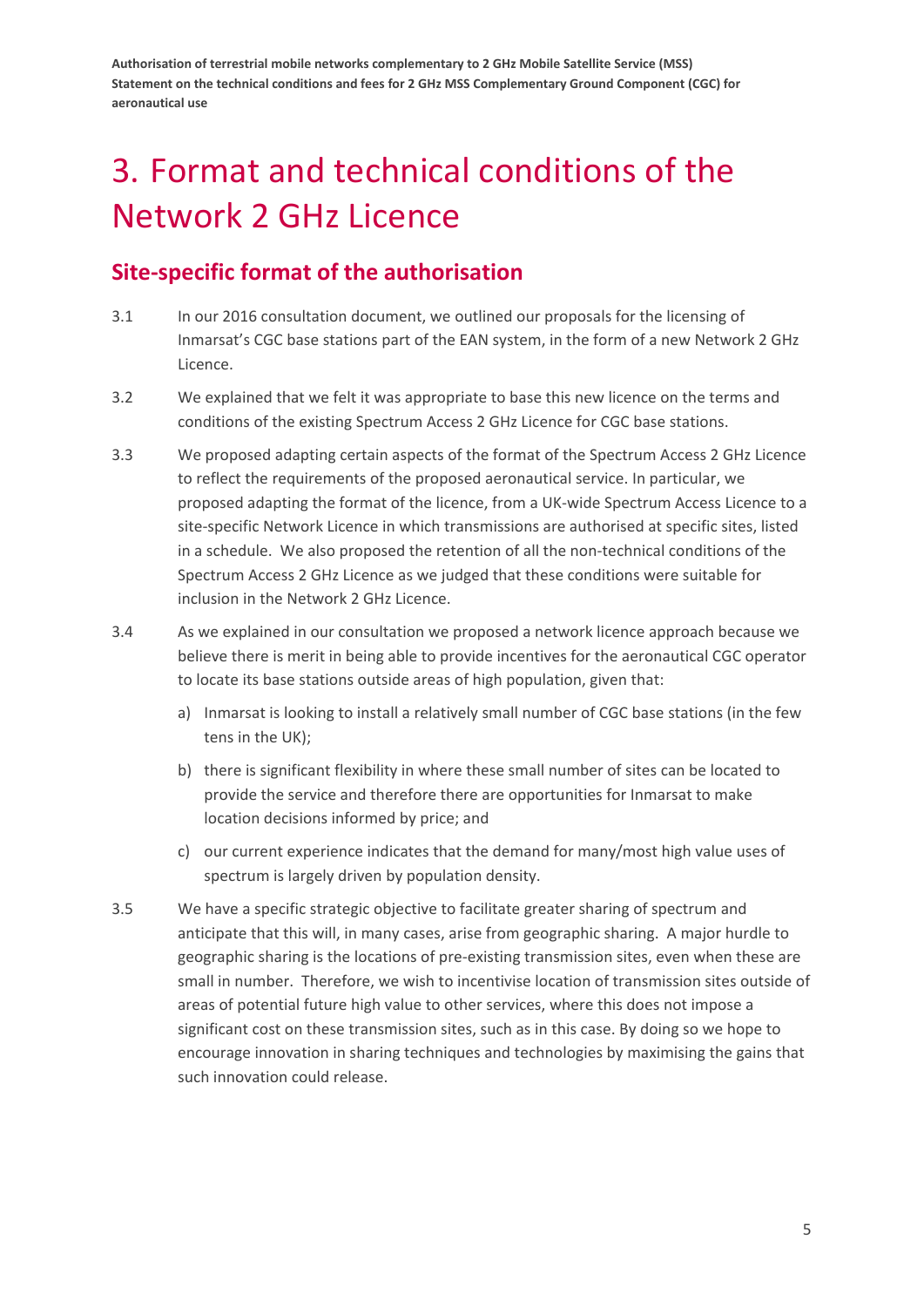## **Technical conditions of the authorisations**

- 3.6 In our consultation, we proposed a set of technical conditions for the Licence. These were initially proposed to us by Inmarsat, and we undertook a technical review of these with reference to the findings of ECC Report 233, a report carried out by the CEPT into interference and compatibility issues associated with CGC for aeronautical use.[11](#page-8-1) We concluded that the proposed conditions were in line with the report's findings and proposed that they be included in the Licence for the reasons set out in the detailed technical review provided in the consultation.
- 3.7 These technical licence conditions were as follows:
	- a) a maximum permissible power of 62dBm / 5 MHz EIRP and 55dBm / MHz EIRP;
	- b) the block edge mask shown in [Table 1](#page-8-0) below:

#### <span id="page-8-0"></span>**Table 1: Proposed block edge mask**

| <b>Offset from relevant block edge</b> | <b>Maximum mean EIRP for out-of-block emissions</b> |
|----------------------------------------|-----------------------------------------------------|
| -10 to -1.5 MHz (lower block edge)     | +3.5 dBm/MHz                                        |
| -1.5 to -1 MHz (lower block edge)      | -9.5 dBm/30 KHz                                     |
| -1 to -0.2 MHz (lower block edge)      | Linear from -9.5 dBm/30 KHz to +2.5 dBm/30 KHz      |
| -0.2 MHz to -0 MHz (lower block edge)  | +2.5 dBm/30 KHz                                     |
| 0 MHz to +0.2 MHz (upper block edge)   | +2.5 dBm/30 KHz                                     |
| +0.2 to +1 MHz (upper block edge)      | Linear from +2.5 dBm/30 KHz to -9.5 dBm/30 KHz      |
| +1 to +1.5 MHz (upper block edge)      | -9.5 dBm/30 KHz                                     |
| +1.5 MHz to +10 MHz (upper block edge) | +3.5 dBm/MHz                                        |

3.8 We also proposed that the technical conditions would reference the relevant ETSI standard in the UK Interface Requirements (IR).

### **Stakeholder comments**

**.** 

3.9 In relation to the format of the authorisation, our primary proposal was to adapt the format of the licence from a UK-wide Spectrum Access Licence to a site-specific Network Licence. We received no responses directly relevant to this proposal. Some stakeholders

<span id="page-8-1"></span> $11$  In 2005 the European Commission issued a mandate to the CEPT to study the harmonised technical conditions for the use of the 2 GHz bands for MSS. In 2006 the CEPT issued its report, CEPT Report 13. This report was referred to in Decision 2007/98/EC on the harmonised use of radio spectrum in the 2 GHz frequency bands for the implementation of systems providing mobile satellite services. However, CEPT Report 13 did not consider potential use of aeronautical CGC systems. The purpose of ECC Report 233 was to consider these issues (see page 8).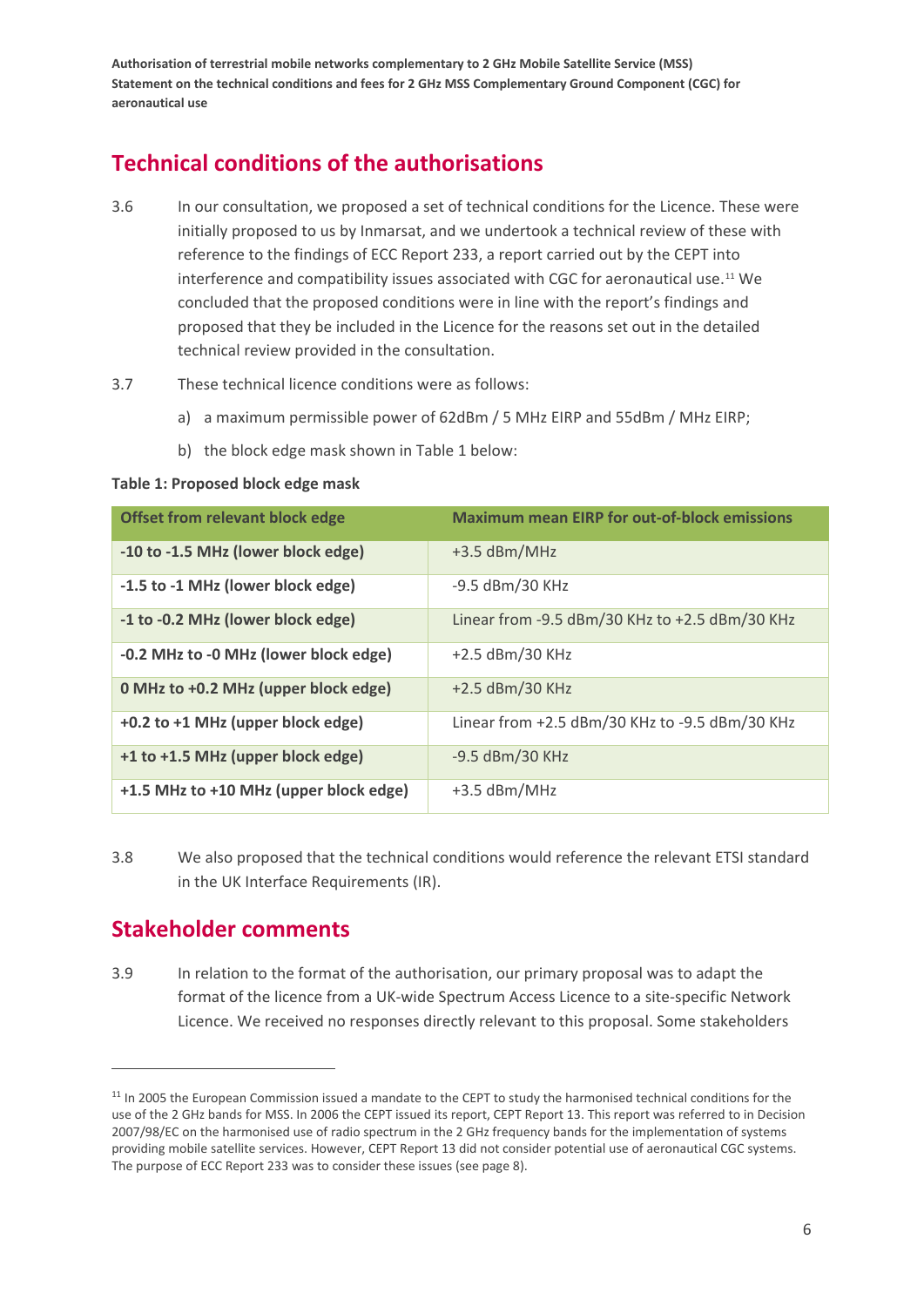> made comments in relation to other issues regarding our general approach to licencing the MSS operators. Having considered these comments, they have not led us to change our general approach. In particular, we do not consider that it is necessary to conclude ongoing enforcement action before authorising the CGCs of the MSS operators;<sup>[12](#page-9-0)</sup> and note that both operators have notified us that their MSS satellites have been launched.

- 3.10 We received 7 responses to the technical conditions we proposed, of which 5 expressed agreement (Inmarsat, Deutsche Telekom, T-Systems Limited, BT & EE and a confidential respondent).
- 3.11 EchoStar argued that Ofcom should not conclude on the technical issues associated with this consultation until satellite co-ordination is successfully completed between Inmarsat and EchoStar under the ITU Radiocommunication Sector (ITU-R) co-ordination process. However, we do not consider that it is necessary for operators to complete the ITU-R satellite coordination process before we authorise the use of equipment in the band.<sup>[13](#page-9-1)</sup> We also note that co-ordination may have progressed since EchoStar made its submission as the two operators have now launched their satellites.
- 3.12 Only EchoStar raised specific issues related to the technical licence conditions proposed in the consultation document. These were about:
	- a) Consistency between the proposed technical conditions and the assumptions contained in ECC Report 233;
	- b) Maximum permissible power level; and
	- c) Potential for harmful interference into EchoStar's 2 GHz system.
- 3.13 EchoStar also commented on the technical details for both the CGC-facing terminals and the satellite-facing terminals. Although the CGC-facing terminals were not the subject of the consultation we address their comments in this section below. As regards the satellitefacing terminals, we addressed EchoStar's comments in our "Decision to make Wireless Telegraphy Exemption Regulations 2016".[14](#page-9-2)
- 3.14 Ministry of Defence (MoD) raised a concern about how the protection of three of their sites that could be impacted by this use of 2 GHz would be ensured.

### **Consistency between the proposed technical conditions and the assumptions contained in ECC Report 233**

3.15 EchoStar argued that some of the parameters proposed by Ofcom do not conform to the technical parameters assumed in ECC Report 233. EchoStar stated its belief that to mitigate

<span id="page-9-0"></span><sup>&</sup>lt;sup>12</sup> This was raised by Panasonic. Viasat and Omnispace.

<span id="page-9-1"></span> $13$  Also see paragraph 3.10 of the "Decision to make wireless telegraphy exemption regulations 2010 – User terminals" for our response on user terminals https://www.ofcom.org.uk/\_\_data/assets/pdf\_file/0032/93659/Statement-Wireless-Telegraphy-Exemption-Regulations-2016.pdf

<span id="page-9-2"></span><sup>14</sup> <https://www.ofcom.org.uk/consultations-and-statements/category-3/wt-exemption-2016>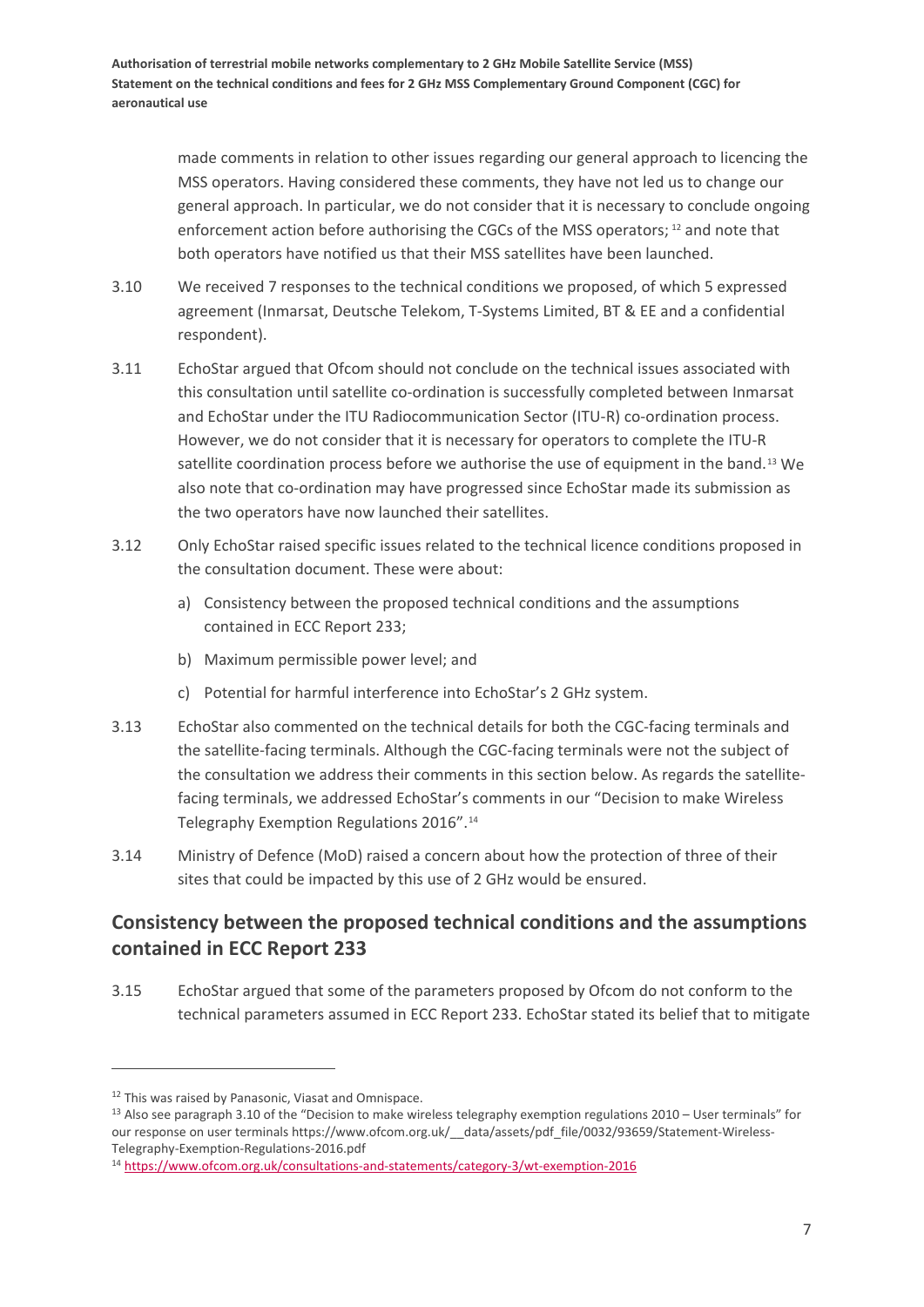> the risk of harmful interference to its CGC network the conditions in the licence should align directly and comprehensively with the assumptions made in ECC Report 233.

- 3.16 EchoStar specifically raised concerns about the following technical conditions and argued:
	- a) the block edge emission mask specified on the proposed licence does not align to Table 28 in EN 302 574-1 V2.1.0.[15](#page-10-0) EchoStar noted that the EIRP appeared to be 15 dB higher than EN 302 574-1. It noted that the additional 15 dB appeared to be equivalent to Inmarsat's CGC base station antenna gain. EchoStar proposed that Ofcom revise the block edge emission mask so that it aligns with the requirements of ETSI EN 302 574-1, Section 6 table 28; and
	- b) if the CGC base station antenna has an up tilt of less than 10 degrees or the antenna's vertical radiation pattern was relaxed, this would result in a significant increase in interference on the ground in the adjacent band. EchoStar, therefore, felt that both a restriction of a minimum up tilt angle of 10 degrees and the antenna vertical radiation pattern specified in ECC Report 233 should be imposed as licence conditions of the Network 2 GHz Licence.

#### **Ofcom's response**

.<br>-

- 3.17 On the specific points EchoStar raised we note that:
	- a) The block edge emission mask aligns with the ETSI EN 302 574-1 Harmonised standard and ECC Report 233. It is 15 dB higher on the licence because the licence is in EIRP whereas the EN 302 574-1 is defined in terms of transmitter output without antenna gain; and
	- b) Our policy is to provide as much flexibility to licensees as possible and so include as few constraints as are necessary to prevent harmful interference to others. We do not include minimum antenna up tilt angles or radiation patterns for other terrestrial base stations. Having considered the risk of harmful interference in this case, and given the likely usage, we see no reason to include these additional constraints.
- 3.18 We consider, therefore, that the parameters included in the technical licence conditions we proposed do align, to the extent necessary, with ECC Report 233. While ECC Report 233 formed an important input to our consideration of the typical usage scenario, we do not deem it necessary to translate all the technical assumptions into licence conditions.

#### **Maximum permissible power level**

3.19 EchoStar raised a number of issues about the proposed maximum permissible power level for the Network 2 GHz Licence, both in their response to the consultation and in subsequent communications. In particular they commented that:

<span id="page-10-0"></span><sup>15</sup> EN 302 574-1 V2.1.2 (2016-09) has been published and cited in the Official Journal of the European Union since the submission was made. Table 28 remains unchanged. [http://www.etsi.org/deliver/etsi\\_en/302500\\_302599/30257401/02.01.02\\_60/en\\_30257401v020102p.pdf](http://www.etsi.org/deliver/etsi_en/302500_302599/30257401/02.01.02_60/en_30257401v020102p.pdf)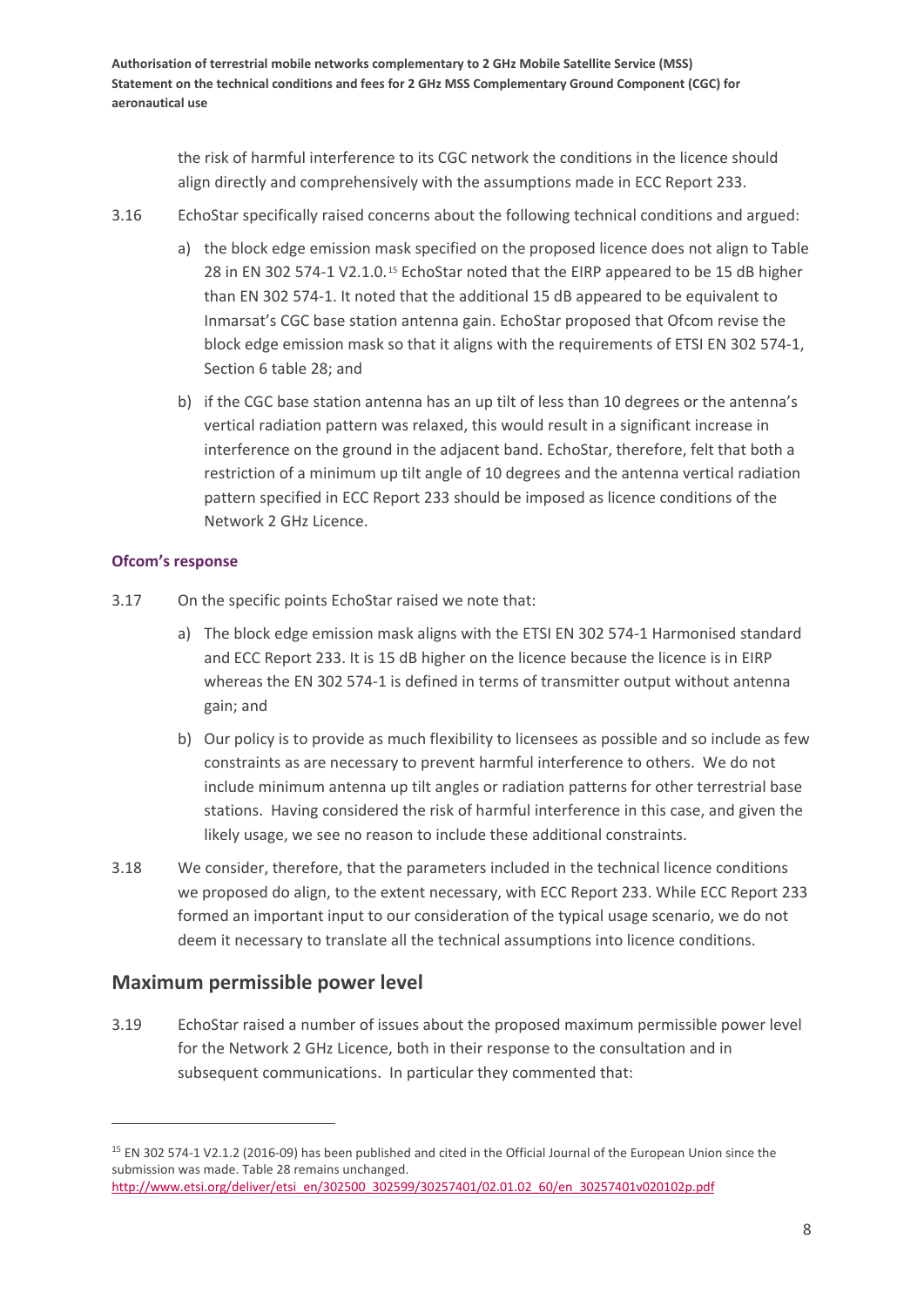- a) the EIRP specified in the Network 2 GHz Licence was 62 dBm / 5 MHz whereas ECC Report 233 used 62 dBm / 10 MHz. If the proposed EIRP is converted to a 10 MHz bandwidth this is would be equivalent to 65 dBm / 10 MHz. This is 3 dB higher than the assumptions in ECC Report 233. EchoStar considered that this will increase the unwanted emissions into the adjacent band. EchoStar recommended that the power limit be set to align with ECC Report 233; and
- b) the maximum permitted power levels are higher, by 1 dB, in the Network 2 GHz Licence than the Spectrum Access 2 GHz Licence (62 dBm/5 MHz EIRP vs 61 dBm/5 MHz EIRP respectively). On the one hand, EchoStar submitted the power level in the Network 2 GHz Licence would also lead to higher out-of-band emissions; on the other hand, they requested that we raise the maximum permitted power level in the Spectrum Access 2 GHz Licence to that in the Network 2 GHz Licence for consistency.

#### **Response**

- 3.20 The maximum EIRP specified on the proposed Network 2 GHz Licence is 3 dB higher than that studied in the report because this allows for both polarisations to be operated. However, our judgement is that this will not materially affect the interference environment for EchoStar. In particular, the maximum EIRP in the Network 2 GHz licence will not affect the unwanted emissions as these are limited by the block edge emission mask which is defined in absolute and not relative terms.
- 3.21 On the issue of the discrepancy of the maximum permissible power level between the Spectrum Access 2 GHz and Network 2 GHz Licences, we note that in 2010 we varied the Spectrum Access 2 GHz Licence to allow a maximum permissible power level of 65dBm/5 MHz.<sup>16</sup> EchoStar's observation that the Network 2 GHz Licence allows a higher power level is, therefore, incorrect.
- 3.22 We considered whether we should reflect this increase in the Network 2 GHz Licence, but as the compatibility study assumed the lower power level and as Inmarsat has not requested the higher power level we have decided that it would be disproportionate to undertake the technical studies that would be needed for us to satisfy ourselves that this would not cause harmful interference. In future, if requested, we would be open to considering a variation of the Network 2 GHz Licence to allow this higher power limit.
- <span id="page-11-1"></span>3.23 We have decided to remove the 55 dBm / 1 MHz limit in the Network 2 GHz Licence as this is unnecessary given the likely minimum bandwidth would be 5 MHz. Not specifying a power limit in a 1 MHz bandwidth is consistent with the adjacent public mobile network 2100 MHz paired licences;
- <span id="page-11-2"></span>3.24 We have also decided to include the terminal EIRP limits in both the Spectrum Access and Network 2 GHz Licences, as we currently do for terrestrial mobile licences, to reflect the fact that CGC terminal power levels, in practice, are controlled by the operator of the

<span id="page-11-0"></span><sup>16</sup> <https://www.ofcom.org.uk/consultations-and-statements/category-2/3glicences>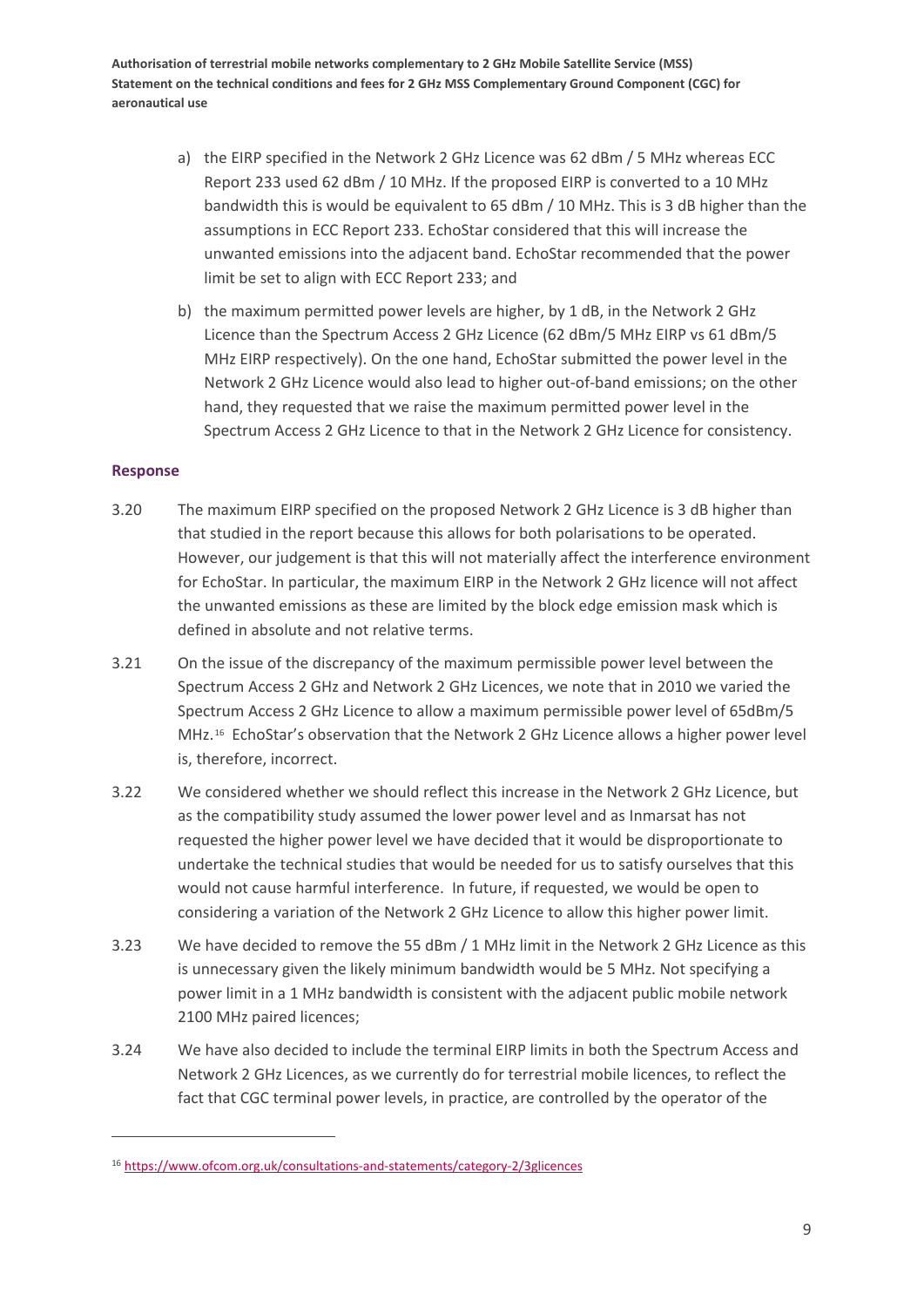> network and not the terminal user. This is included in the technical schedule of the example Network and Spectrum Access 2 GHz Licences provided on our website.[17](#page-12-0) We explain the power limits that will apply to these terminals in paragraph[s 3.34](#page-13-0) and [3.35.](#page-14-0)

#### **Potential harmful interference into EchoStar's system**

- 3.25 EchoStar expressed concern, based on its own analysis, that Inmarsat's proposed use could cause harmful interference to EchoStar's planned network. It identified two specific interference scenarios:
	- a) from Inmarsat's CGC base stations into EchoStar's MSS user terminals, and
	- b) From Inmarsat's CGC use into EchoStar's CGC use.
- 3.26 It suggested that significant mitigation techniques or restrictions to Inmarsat's system's technical parameters and planned operations may be required. EchoStar suggested that a guard band be imposed and that this should come from Inmarsat's spectrum allocation. It noted that the size of this guard band would still need to be determined.

#### **Ofcom's response**

 $\overline{a}$ 

- 3.27 In relation to the first scenario Inmarsat's CGC base stations causing interference into EchoStar's MSS terminals - our view is that the most relevant potential interference scenarios are MSS receiver blocking by CGC base stations and interference due to out of band emissions. We note that co-existence issues have been studied in ECC Report 233, and previously in ECC Report 197 and ERC Report 065. All of these reports concluded that compatibility could be achieved based on certain assumptions and mitigations. However, we note that the impact of MSS receiver blocking has not been studied in detail.
- 3.28 Having considered the various interference scenarios, we consider that potential interference will primarily be a result of the vulnerability of the MSS receivers to transmissions outside of the intended receiver bandwidth. The receiver blocking performance of the terminals dominates over unwanted emissions in the interference scenario.<sup>[18](#page-12-1)</sup> However, given that there will be a relatively small number of Inmarsat CGC base stations we believe that the likelihood and level of interference is unlikely to be sufficient to be deemed harmful interference. If in future, we find evidence that indicates that harmful interference is occurring we will review this decision in light of the circumstances and consider whether we should take any action.
- 3.29 We further note that MSS receivers may be equally susceptible to 3G base stations transmitting in the 2110-2170 MHz band as they are to CGC based stations transmitting within the 2170-2200 MHz band<sup>[19](#page-12-2)</sup>. There is wide-scale deployment of cellular mobile systems in the paired 1920-1980 MHz (uplink) and 2110-2170 MHz (downlink) bands,

<span id="page-12-0"></span><sup>&</sup>lt;sup>17</sup> https://www.ofcom.org.uk/ data/assets/pdf file/0025/107467/Example-2-GHz-Licences.pdf

<span id="page-12-2"></span><span id="page-12-1"></span><sup>&</sup>lt;sup>18</sup> In-band blocking is specified at -70 dBm for the frequency range of 2160 – 2210 MHz in section 7.7.2, ETSI TS 101 376-5-5 V3.5.1. Out of band blocking is specified at -40 dBm below 2160 MHz or above 2210 MHz in Section 4.2.7, ETSI EN 302 574-3 V2.1.1  $19$  bis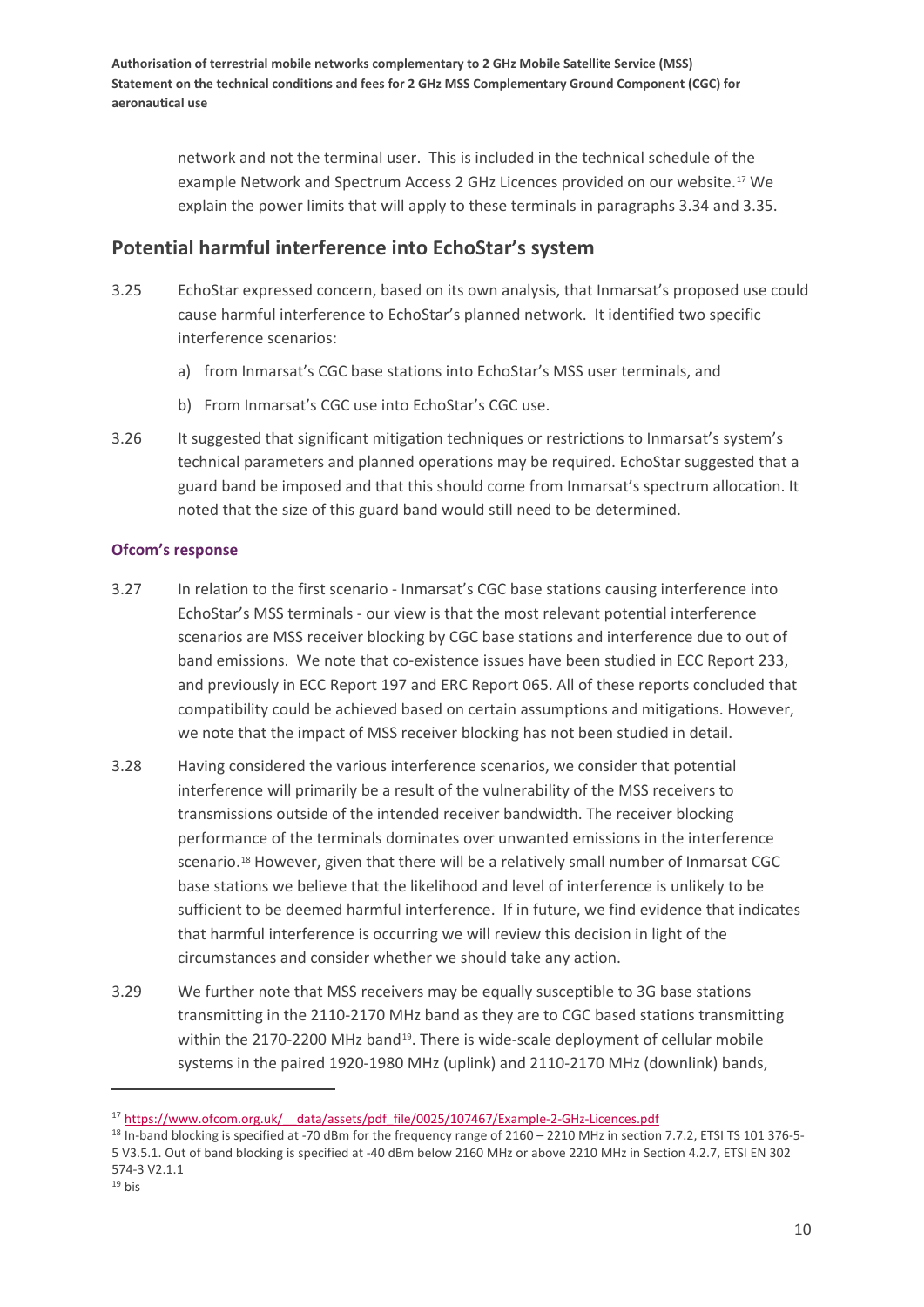> which is directly adjacent to the 1980-2010 MHz and 2170-2200 MHz MSS band. These types of networks are comparable to a CGC network, both using mobile cellular technologies based on 3GPP standards. EchoStar MSS terminals will need, therefore, to consider the impact of 3G base stations in the adjacent band. There are many thousands of these 3G base stations already deployed today (i.e. many more than the number of CGC base stations that Inmarsat is expecting to deploy).

- 3.30 With respect to the possibility of interference from Inmarsat's CGC use into EchoStar's potential future CGC use, we note that this is a reciprocal risk, with Inmarsat's CGC system similarly open to the possibility of interference from EchoStar's use. We note that, whilst there is this risk of interference between two adjacent networks using 3GPP technologies, in practice mobile operators using 3GPP technologies in the adjacent band can, and do, coexist adjacent to each other without guard bands, additional licence conditions or in general the need for active co-ordination.[20](#page-13-1) Given that the technical licence conditions for both 2 GHz Licences are based on LTE, a 3GPP mobile technology, we consider that there will be a comparable co-existence scenario and, therefore, no need to add any additional constraints to Inmarsat's use of the spectrum.
- 3.31 We also note that the most efficient use of the spectrum is likely be achieved by cooperation between the two operators at an operational level which we consider would be mutually beneficial to both parties. We therefore expect both EchoStar and Inmarsat will have an incentive to work closely together so that potential interference risks are mitigated and both networks can operate without undue constraint.

#### **MoD concerns on the protection of its sites**

3.32 MoD raised a concern about the protection of three of their transmission sites that could be impacted by this use of 2 GHz. In particular, they wished to ensure that coordination with these sites was a requirement of the authorisation.

#### **Ofcom response**

3.33 We have given further consideration to what would be the most appropriate way to ensure ongoing protection of the MoD sites. We have decided that a better way of achieving this is to issue a formal Notice of Coordination to the 2 GHz operators (rather than referencing these sites in the Licence) when we issue the Licence. The text of this Notice is provided in Annex [A3.](#page-27-0)

#### **CGC-facing antenna**

.<br>-

<span id="page-13-0"></span>3.34 EchoStar provided supplemental comments<sup>[21](#page-13-2)</sup> in October 2016 on Inmarsat's submission<sup>[22](#page-13-3)</sup> to our "Notice of proposal to make Wireless Telegraphy Exemption Regulations 2016"

<span id="page-13-1"></span><sup>20</sup>ETSI TR 136 942 V14.0.0 (2017-04) defines coexistence between E-UTRA networks and other E-UTRA or UTRA networks

<span id="page-13-2"></span><sup>&</sup>lt;sup>21</sup> https://www.ofcom.org.uk/ data/assets/pdf file/0024/93570/EchoStar-supplemental-comments.pdf

<span id="page-13-3"></span><sup>&</sup>lt;sup>22</sup> https://www.ofcom.org.uk/ data/assets/pdf\_file/0020/90524/Inmarsat.pdf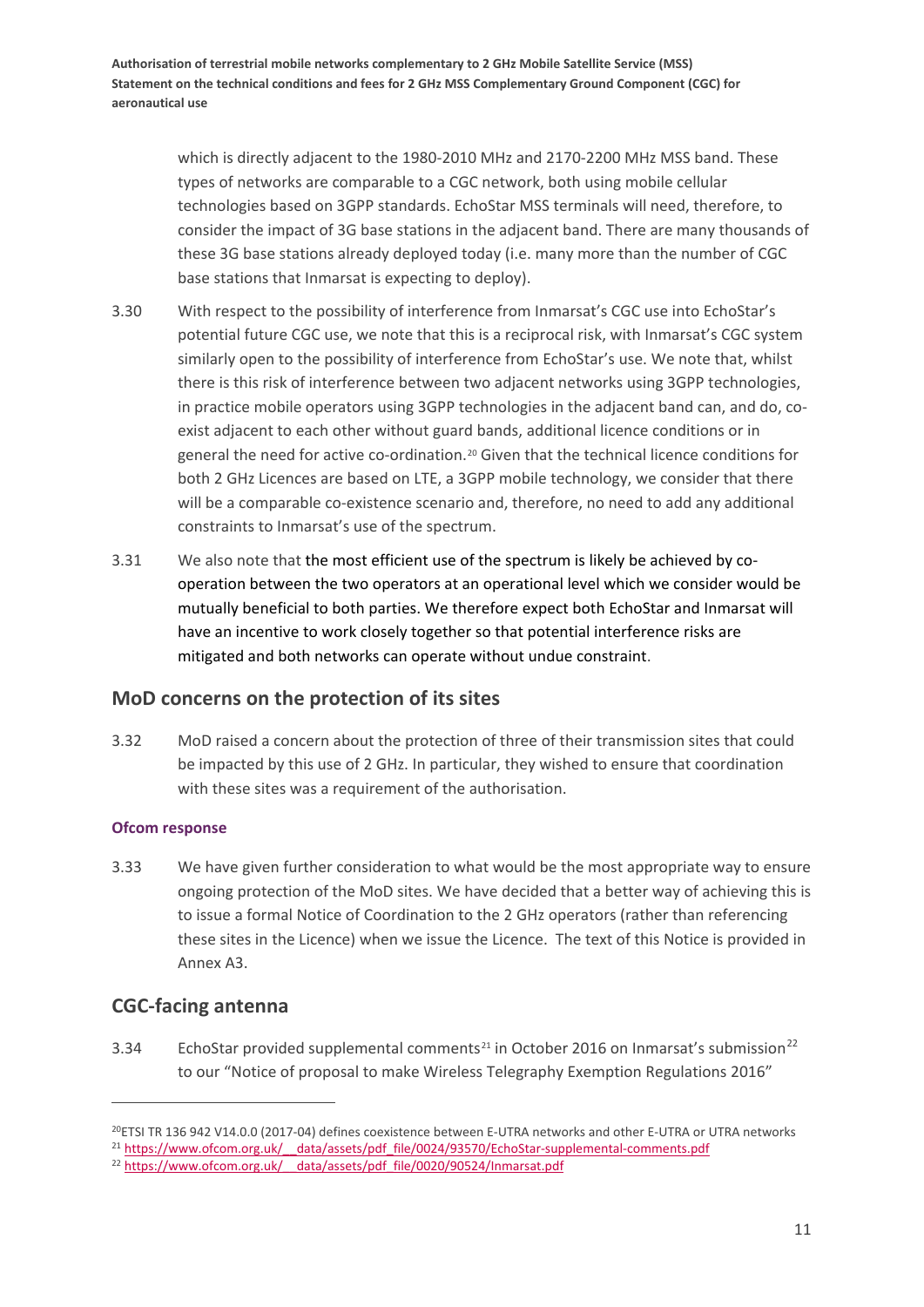> consultation.[23](#page-14-1) EchoStar expressed concern about proposals made in Inmarsat's submission which suggested maximum permissible power limits and technical conditions to be included in a Notice of Variation (NoV) to an Aircraft Radio Licence in respect of the CGC-facing terminal. Inmarsat suggested limits of 40 dBm/5 MHz for altitudes above 1000m and 24 dBm/5MHz for altitudes below 1000m. EchoStar considered that these technical limits were not consistent with ECC Report 233, particularly the EIRP limit for the CGC-facing terminal being expressed in a 5 MHz bandwidth rather than the 10 MHz used in the studies.

#### **Response**

 $\overline{a}$ 

<span id="page-14-0"></span>3.35 In relation to EchoStar's concerns, we plan to prescribe the maximum EIRP limit as 24 dBm below 1000 m and 40 dBm EIRP for 1000 m or above with no prescribed bandwidth. The TRP / EIRP limits on cellular mobile user equipment are not defined by reference to a bandwidth on our other licences (see IR 2092.[24](#page-14-2) For example). The TRP / EIRP limits remain the same regardless of the bandwidth that the terminal is transmitting on. We do not believe that this changes the conclusions of ECC Report 233. In addition, the maximum EIRP of 24 dBm for altitudes under 1000m has been chosen instead of 23 dBm (which was an assumption in ECC Report 233) because this is consistent with the level we specify for the adjacent 2100 MHz licences and is consistent with IR 2092. This is also no higher than a mobile handset operating in the adjacent bands.

#### **Conclusion on the format and technical conditions of the authorisation**

- 3.36 We have decided to proceed with the format of the licence proposed as set out above and in our consultation document.
- 3.37 Having carefully considered all the comments received from stakeholders on the technical licence conditions for the Network 2 GHz Licence, we intend to proceed broadly in line with the technical licence conditions as set-out in our consultation document and summarised above with the exception of the:
	- i) removal of the 55 dBm / 1 MHz limit in the maximum permissible power level (see paragraph [3.23](#page-11-1) above); and
	- ii) inclusion of terminal EIRP limits in the technical schedule of the Licence (see paragraph [3.24](#page-11-2) above).
- 3.38 Given the conclusions of ECC Report 233 and the likely usage scenarios we consider that the risk of harmful interference to adjacent systems is low. However, should harmful interference occur in the future Ofcom has the power to vary the technical conditions and is also open to revisiting the technical rules and the licence conditions where appropriate.

<span id="page-14-1"></span><sup>23</sup> <https://www.ofcom.org.uk/consultations-and-statements/category-3/wt-exemption-2016>

<span id="page-14-2"></span><sup>&</sup>lt;sup>24</sup> https://www.ofcom.org.uk/ data/assets/pdf\_file/0026/84671/IR\_2092.pdf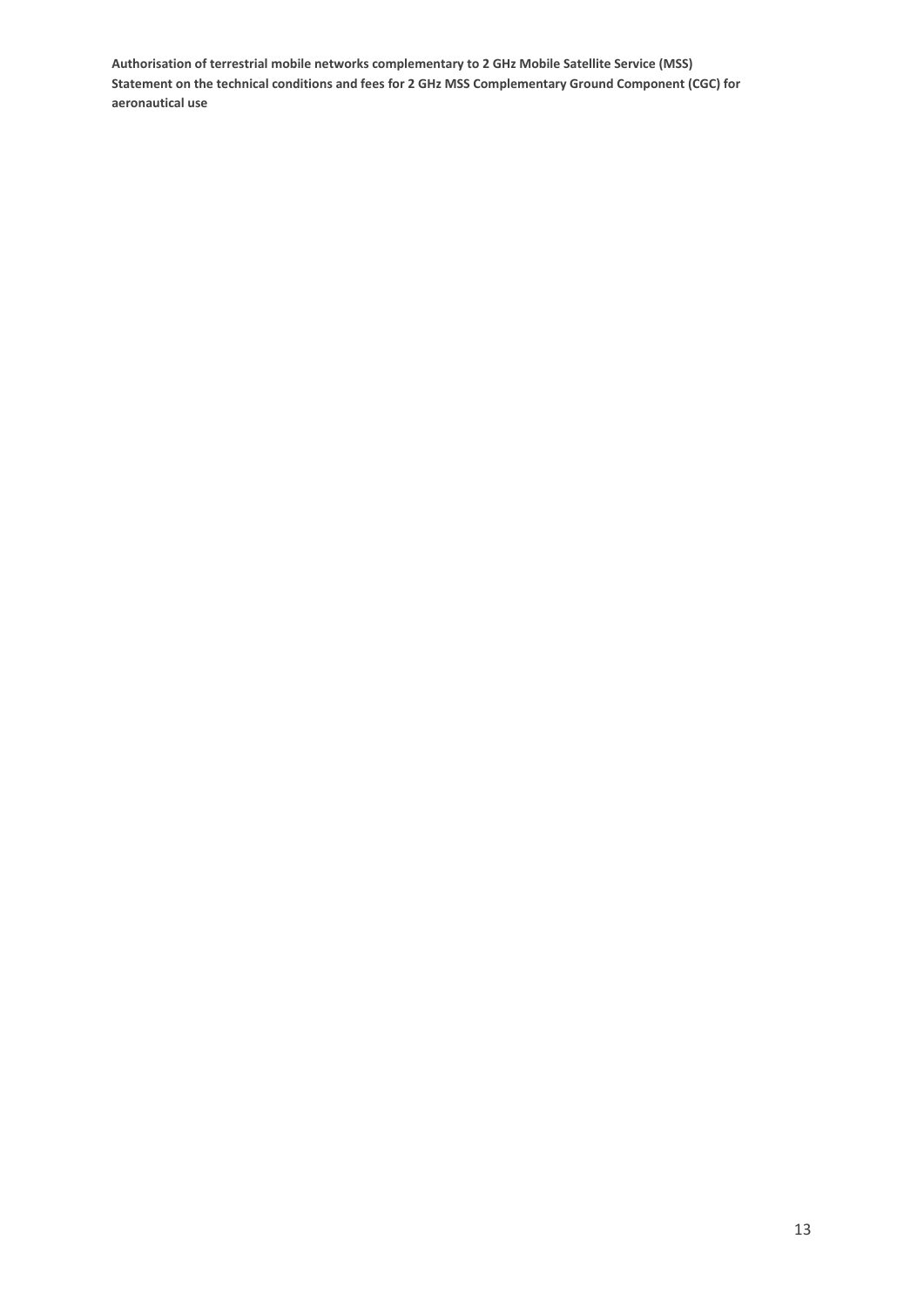## <span id="page-16-0"></span>4. Spectrum fees for the authorisation

## **Level, structure and location factor of the licence fee**

#### **Level of fee**

- 4.1 As we have explained, we proposed that the Spectrum Access 2 GHz Licence (the first licence) will remain available in addition to the Network 2 GHz Licence (the second licence) so that Inmarsat and EchoStar will have a choice as to which form of licence to apply for. We proposed that there should be a measure of consistency between these licences on the level of fee charged (at the UK-wide level).
- 4.2 Our 2009 statement set out a fee for the Spectrum Access 2 GHz Licence of £554k per 2 x 1 MHz per annum UK-wide.<sup>[25](#page-16-1)</sup> We noted that this rate for a UK-wide licence recognised the possibility that this spectrum could be used to provide a public terrestrial mobile CGC network as part of the 2 GHz MSS system. However, we also noted a number of uncertainties that argued that the opportunity cost of the 2 GHz spectrum might be lower than that of public terrestrial mobile. This included the uncertainty over how the ecosystem for equipment might develop and the uncertainty of the spectrum becoming available for public terrestrial mobile throughout Europe. As we discussed in our 2009 statement, the implementation of the EU Decisions in respect of the permitted uses of spectrum for CGCs could vary by administration and, therefore, public mobile use of the CGC spectrum might not be permitted by all administrations in Europe.
- 4.3 We recognised in our 2009 statement that there might be cause to look at the UK-wide level of fee as and when more information became available. However, in our 2016 consultation document we indicated that we believe that the kinds of uncertainties described in our 2009 statement still apply. In particular, we indicated that we did not believe they had changed in a way that would give us firm grounds to review the nationwide fee rate for the Spectrum Access 2 GHz Licence set out in 2009.
- 4.4 In light of the above, we proposed to keep the £554k per 2 x 1 MHz per annum rate for UKwide spectrum access as the starting point for the fees in the Network 2 GHz Licence.

#### **Structure of fee**

.<br>-

4.5 As we explained above, we proposed to adapt the UK-wide fee (Spectrum Access) into a site-based fee (Network). This would take the form of a fee for each individual CGC base station installed, where this site-based fee includes a location factor based on population density. We proposed this because, as discussed above, we wish to incentivise the 2 GHz MSS operators to locate their CGC base stations outside of highly populated areas.

<span id="page-16-1"></span><sup>&</sup>lt;sup>25</sup> Under Schedule 2 of the Wireless Telegraphy (Licence Charges) Regulations 2011 (as amended), the per annum fee applicable to a "Satellite (Complementary Ground Components of a Mobile Satellite System)" licence for each 2 x 1 MHz national channel in the bands 1980-2010 MHz and 2170-2200 MHz is £554k.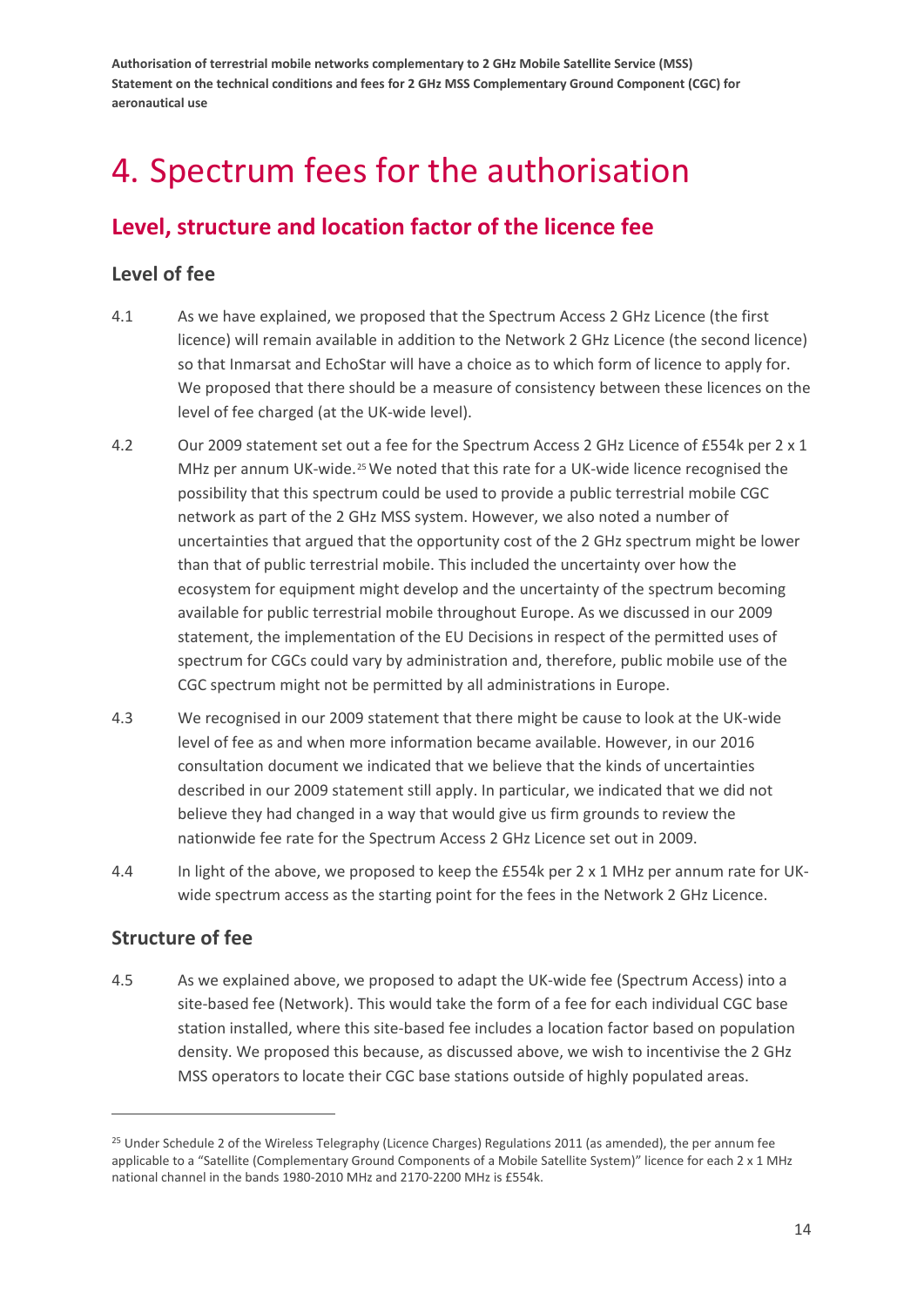- 4.6 The proposed Network 2 GHz Licence took the form of a single Licence with a Schedule attached that would provide the location details of the individual locations where the licensee is authorised to install and transmit CGC base stations in UK. We stated our expectation that, when the operator applied for the licence initially, it would provide details of all the locations at which it planned to install CGC base stations.
- 4.7 The main difference between the Spectrum Access 2 GHz Licence and the Network 2 GHz Licence would, therefore, be that the former is UK-wide and the latter is site specific.

#### **Implementation of location factor in the fee**

- 4.8 As proposed in our consultation, the location factor used to determine the fee for the Network 2 GHz Licence will be based on the existing model which Ofcom uses to charge fees for business radio licences (the "business radio model"). Pursuant to this model, the fees for certain business radio wireless telegraphy licences are determined under the Wireless Telegraphy (Licence Charges) Regulations 2011 (as amended)<sup>[26](#page-17-0)</sup> by reference to "high", "medium" and "low population areas". These population areas are identified by reference to grid squares of the Ordnance Survey National Grid system.<sup>[27](#page-17-1)</sup>
- 4.9 We proposed that, using a similar methodology to that used in the business radio model, the existing UK-wide fee of £554k per 2 x 1 MHz is pro-rated against a set of individual geographical areas (defined by grid squares) within the UK. We proposed to do this in a way that reflects the fact that spectrum access is, in general, more valuable in areas with greater population density given that this is what typically drives high value uses.
- 4.10 We adopted what we judge to be a pragmatic and proportionate way of doing this, by using the existing methodology developed and implemented for our business radio fees. This approach employs a set of 50 km x 50 km grid squares that are each characterised, for business radio use, as high, medium or low demand based on the population density in each square.
- 4.11 The business radio methodology results in 247 grid squares that we referred to in our consultation as:
	- a) One of high demand (which provides coverage of London), Category A;
	- b) 47 of medium demand, Category B; and
	- c) 199 of low demand, Category C.

.<br>-

4.12 For consistency with the Business Radio terminology for these categories, we intend to rename them as:

<span id="page-17-0"></span><sup>&</sup>lt;sup>26</sup> Regulation 4 states that licence charges are set out in Schedule 2. Schedule 2 sets out licence charges for business radio (area defined) licences by reference to Schedule 6, which sets out charges by reference to high, medium and low population areas. These are defined in regulation 2 by reference to Schedule 5. Schedule 5 sets out grid square references for high, medium and low population areas, by reference to the Ordnance Survey National Grid system.

<span id="page-17-1"></span><sup>&</sup>lt;sup>27</sup> "Grid square" is defined in regulation 2 as "a National Grid square of the  $2^{nd}$  series of Landranger maps published by the Ordnance Survey".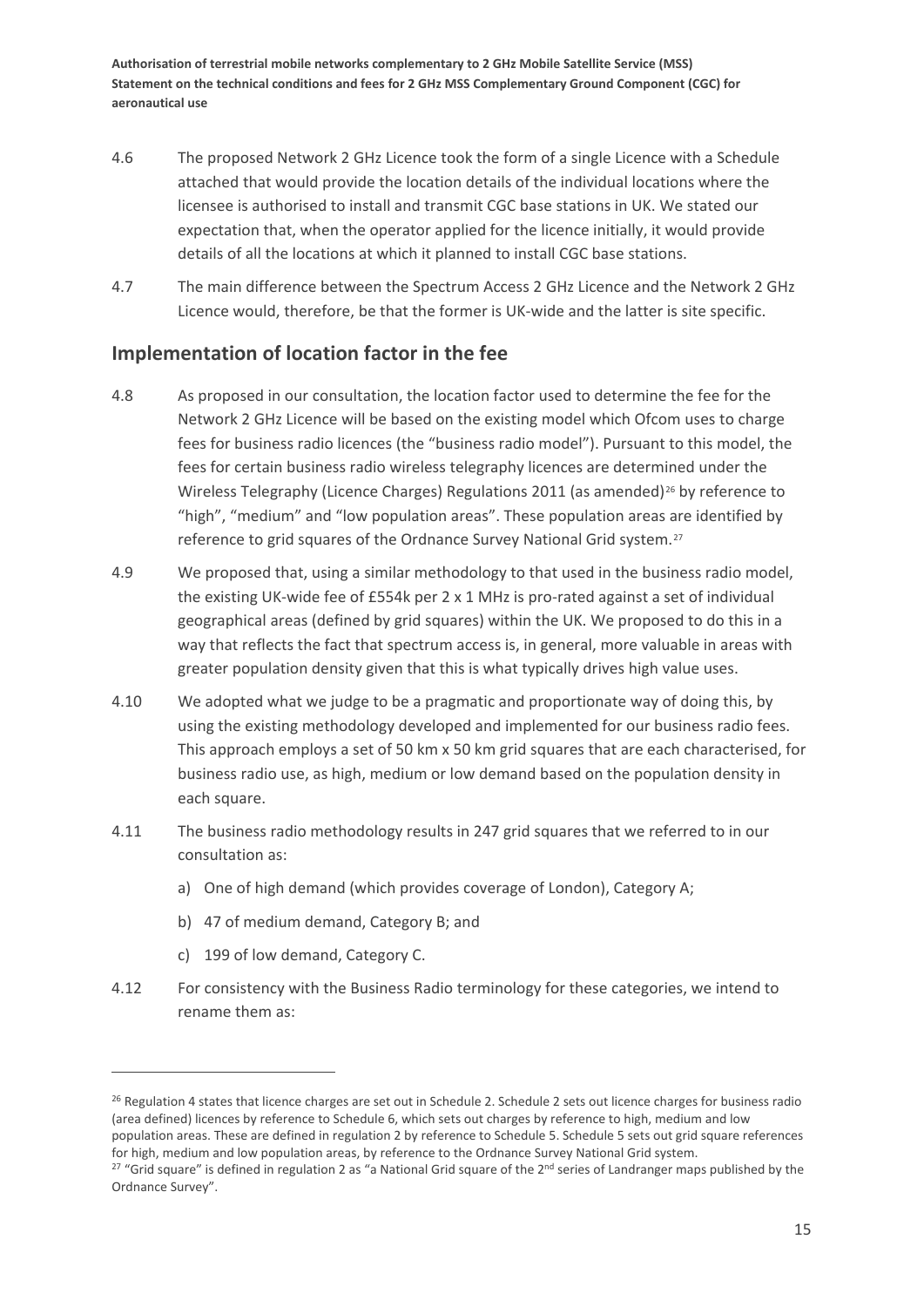- a) One of high population (which provides coverage of London), Category A;
- b) 47 of medium population, Category B; and
- c) 199 of low population, Category C.
- 4.13 The ratio of fee level between these three tiers of fee was based on relative population density in the three different categories of grid square. Applying these ratios to the £554k per 2x 1 MHz UK-wide fee for 2 GHz MSS CGC resulted in the following proposals for fees per base stations per location category:

|  |  | Table 2: Proposed fees per base station, based on location |  |  |  |  |  |  |  |
|--|--|------------------------------------------------------------|--|--|--|--|--|--|--|
|--|--|------------------------------------------------------------|--|--|--|--|--|--|--|

| <b>Location category</b> | Fee per base<br>station per 2 x 1<br><b>MHz</b> | <b>Fee per base station</b><br>per 2 x 15 MHz <sup>28</sup> |
|--------------------------|-------------------------------------------------|-------------------------------------------------------------|
| $A$ – High demand        | £64,000                                         | £960,000                                                    |
| $B - Medium$<br>demand   | £8,025                                          | £120,375                                                    |
| $C$ – Low demand         | £825                                            | £12,375                                                     |

- 4.14 We noted in the consultation that if the CGC operator installed a CGC base station in each of the grid squares in the UK, the applicable fee would be the UK-wide fee as for the Spectrum Access 2 GHz Licence.
- 4.15 In our consultation, we also provided the map below identifying the specific geographic locations of these different location categories.

 $\overline{a}$ 

<span id="page-18-0"></span> $28$  Each operator has a maximum of 2 x 15 MHz that can be assigned to the CGC so this represents the maximum fee per site in each type of location.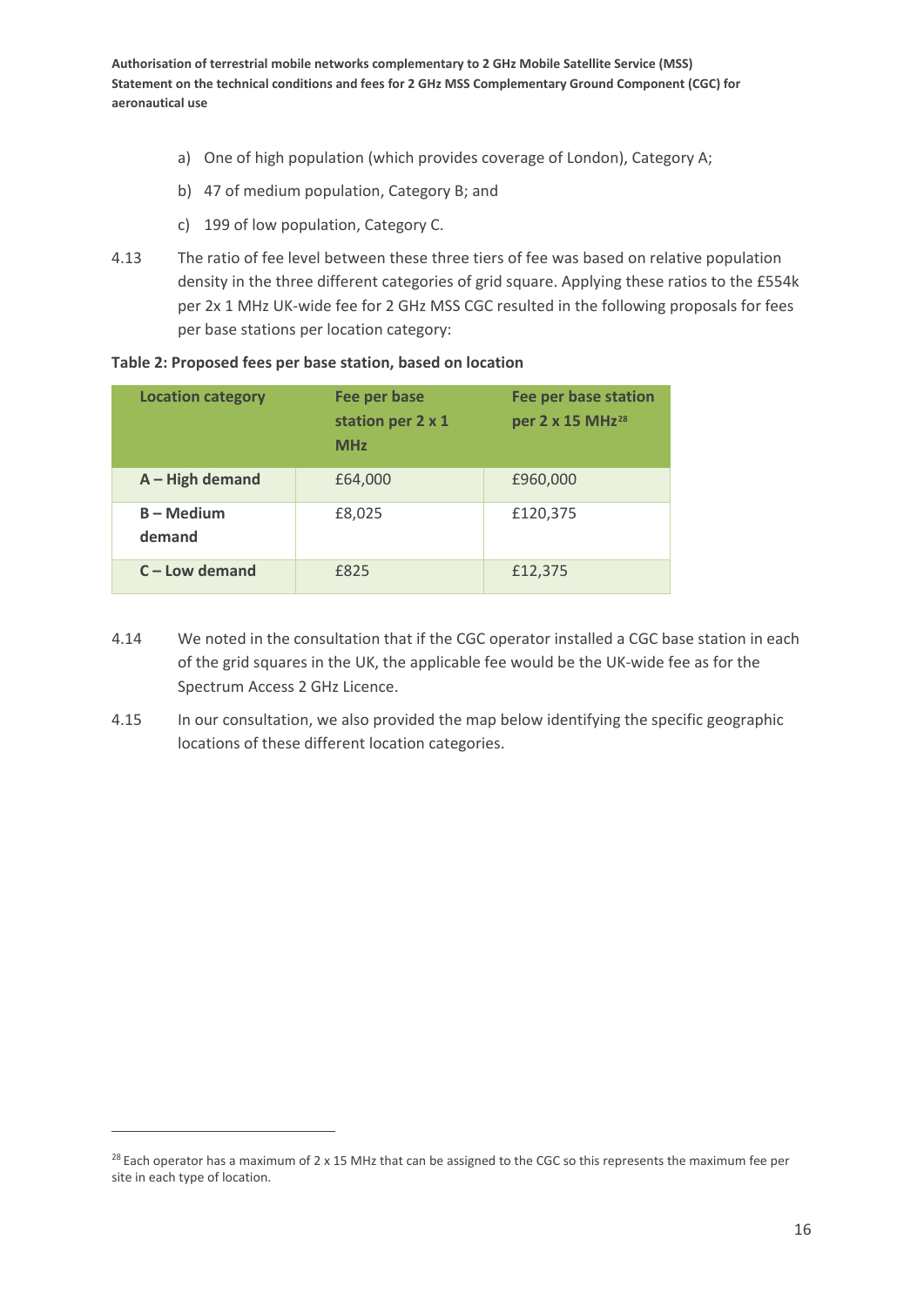

**Figure 1: Map of population density categories proposed to be used for the Network 2 GHz Licence fees**



High Population<sup>[29](#page-19-0)</sup> Areas: 3 million plus Medium Population<sup>[30](#page-19-1)</sup> Areas: 300,000 to 3 million Low Population<sup>[31](#page-19-2)</sup> Areas: <300,000

.<br>-

<span id="page-19-0"></span><sup>&</sup>lt;sup>29</sup> Previously termed high demand

<span id="page-19-1"></span><sup>&</sup>lt;sup>30</sup> Previously termed medium demand

<span id="page-19-2"></span><sup>&</sup>lt;sup>31</sup> Previously termed low demand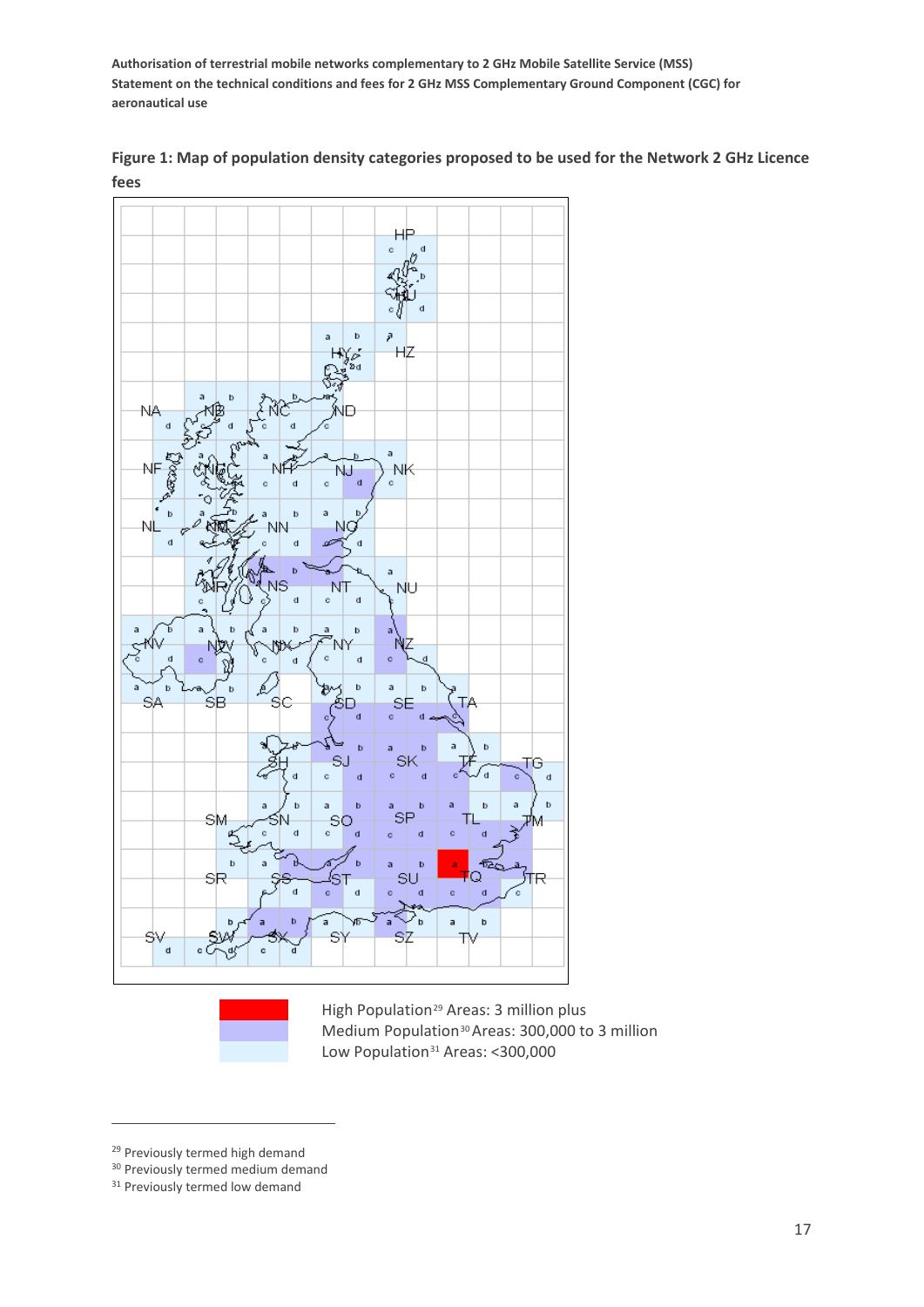- 4.16 We considered that the use of the business radio model (rather than developing a new methodology) to implement the location factor was a pragmatic one proportionate to the need. We noted that we have consulted on this methodology before and therefore have comfort that it adequately reflects population density and, therefore, the relative demand from alternative services in these locations.
- <span id="page-20-0"></span>4.17 We also proposed in the consultation document that if a licensee installed more than one CGC base station in a single square then it would attract a fee for each CGC base station. This approach would discourage the operator from using this Network 2 GHz Licence to deploy multiple CGC base stations in urban areas, for example as part of a terrestrial mobile network as part of the 2 GHz MSS system. Indeed, we noted that if the operator were to install multiple CGC base stations in multiple squares, then the applicable fee could become greater than the UK-wide fee under the alternate Spectrum Access 2 GHz Licence for CGC use in this spectrum. However, we observed that the operator has a choice of which of the two CGC licences to apply for, based on its plans for using the spectrum. In the case where the operator wanted to install a large number of sites we suggested that it would be more appropriate for it to apply for the UK-wide Spectrum Access 2 GHz Licence.
- 4.18 We considered this approach to be a pragmatic means of implementing a location factor for a Network 2 GHz Licence. We believed that it would give incentives to the CGC operators to locate CGC base stations, where possible, outside of high population locations. It could, therefore, improve future sharing opportunities.
- 4.19 In our consultation, we asked stakeholders for comments on all aspects of the proposed fee.

### **Stakeholder comments**

- 4.20 We received 9 responses to this question, of which 5 agreed with our proposal. Those in agreement were Inmarsat, Deutsche Telekom, T-Systems Limited and two confidential respondents.
- 4.21 EchoStar, Panasonic Avionics Corporation, ViaSat and a confidential respondent raised issues with the following aspects of our proposals:
	- a) the level of the licence fee level;
	- b) the ability of operators to switch between the Network and Spectrum Access 2 GHz Licences; and
	- c) the technology and service neutrality of the Network 2 GHz Licence.

#### **The level of the licence fee level**

4.22 One confidential respondent argued that the proposed estimate of opportunity cost that the licence fee was set with reference to was too low a level, as it was based on outdated 2009 prices. i.e. the nationwide fee level set for the Spectrum Access 2 GHz Licence is now materially out of alignment with its likely opportunity cost. It suggested that the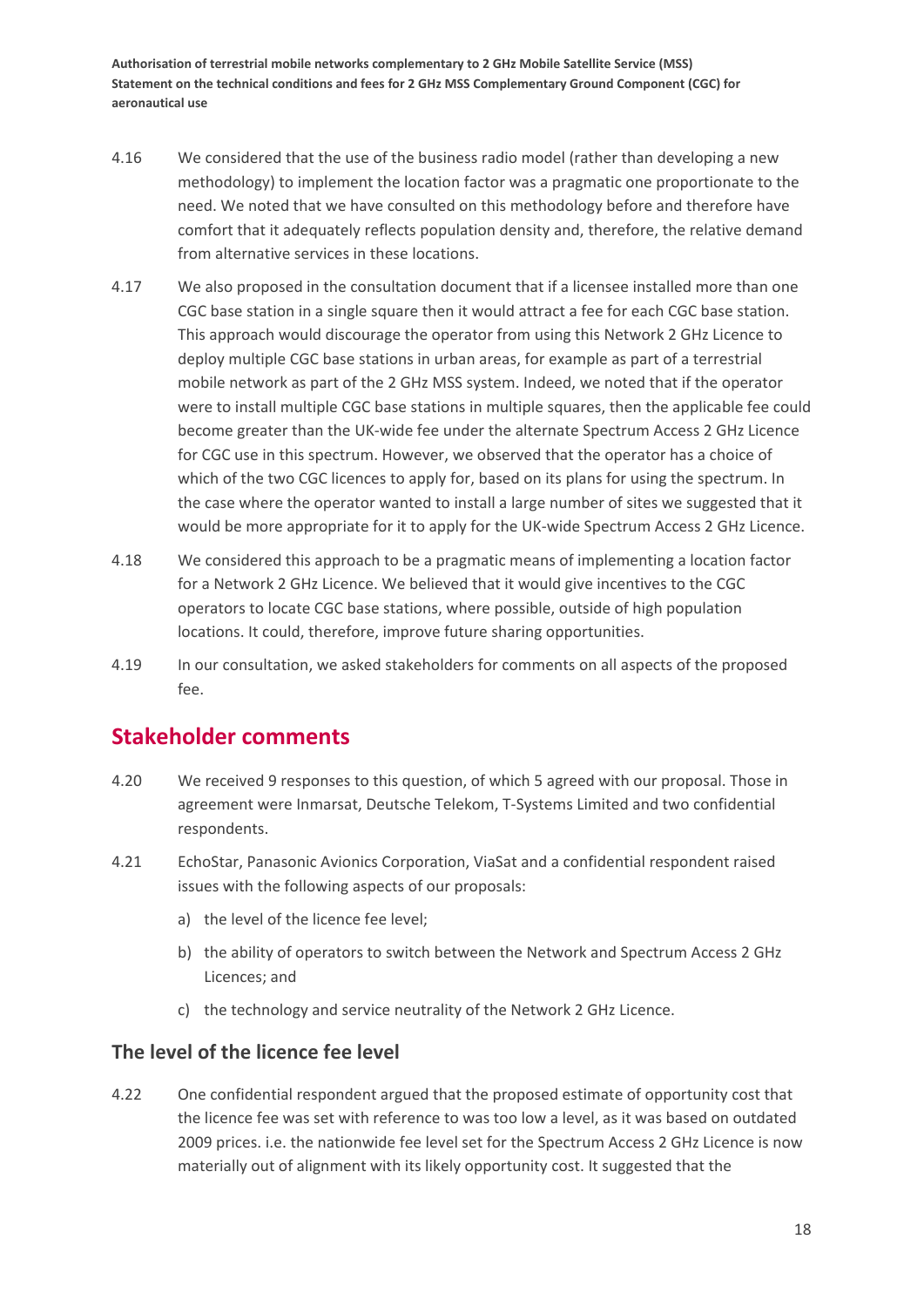> opportunity cost on which the fee was based should now have risen to £1.63m per 2 x 1 MHz based on the Annual Licence Fee (ALF) for the 1800 MHz band as outlined in our September 2015 Decision on the fee to be charged for the mobile bands.<sup>[32](#page-21-0)</sup> ViaSat also argued that the fee should be based on the same level of opportunity cost as that paid for by terrestrial mobile operators.

- 4.23 EchoStar, on the other hand, argued that the fee that it would be required to pay, whether it applied for the Network 2 GHz Licence or the Spectrum Access 2 GHz Licence, would be excessive because:
	- The award process and constraints imposed by the EU Decisions increased the costs to the 2 GHz MSS operators; and
	- The level of AIP was set in 2009 at a time when spectrum auctions priced this resource at higher levels than it trades for today.

#### **Ofcom's response**

 $\overline{a}$ 

- 4.24 Under Schedule 2 of The Wireless Telegraphy (Licence Charges) Regulations 2011 (as amended) the sum payable for a "Satellite (Complementary Ground Components of a Mobile Satellite System" licence is £554k for each 2 x 1 MHz national channel in the bands 1980-2010 MHz and 2170-220 MHz, payable at 12 month intervals. This follows the conclusion reached in our 2009 statement in respect of the Spectrum Access 2 GHz Licence.
- 4.25 We noted in our 2009 statement that this rate for a UK-wide licence recognised the possibility that this spectrum could be used to provide a public terrestrial mobile CGC network as part of the 2 GHz MSS system. However, we also noted a number of uncertainties that argued that the opportunity cost of the 2 GHz spectrum might be lower than that of public terrestrial mobile. This included the uncertainty over how the ecosystem for equipment might develop and the uncertainty of the spectrum becoming available for public terrestrial mobile throughout Europe. As we discussed in our 2009 statement, the implementation of the EU Decisions in respect of the permitted uses of spectrum for CGCs could vary by administration and, therefore, public mobile use of the CGC spectrum might not be permitted by all administrations in Europe.
- 4.26 We recognised that there might be a case to look at the UK-wide level of fee as and when more information became available.
- 4.27 We reviewed this decision in our 2016 consultation document and stated that we believe that the kinds of uncertainties described in our 2009 statement still apply. In particular, they have not changed in a way that would give us firm grounds to review the fee rate for the Spectrum Access 2 GHz Licence set out in 2009.

<span id="page-21-0"></span><sup>&</sup>lt;sup>32</sup> https://www.ofcom.org.uk/ data/assets/pdf file/0022/83146/annual-licence-fees-900MHz-1800-further[consultation.pdf](https://www.ofcom.org.uk/__data/assets/pdf_file/0022/83146/annual-licence-fees-900MHz-1800-further-consultation.pdf)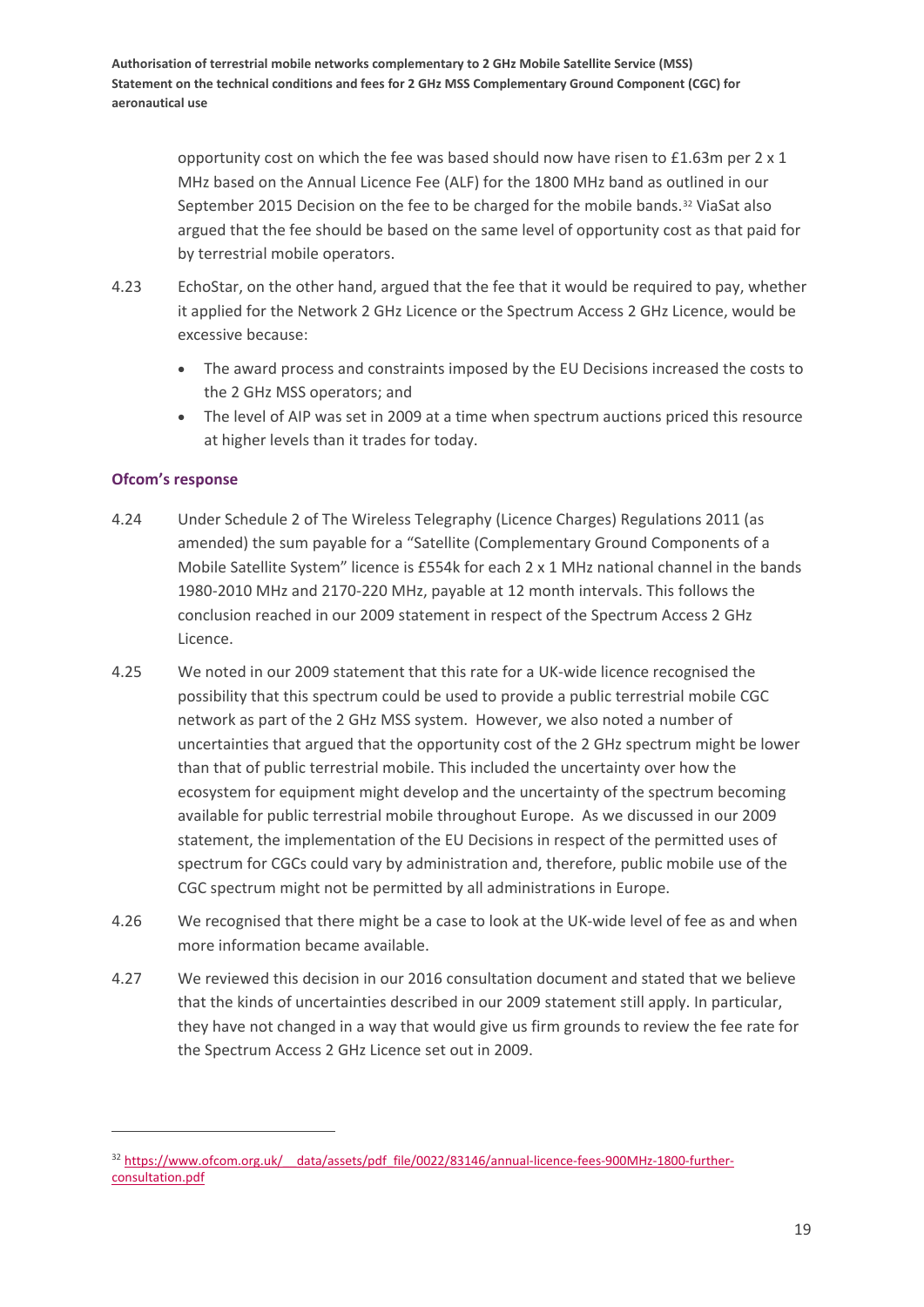- 4.28 In particular, we recognise that this band has now been included in the 3GPP standards (band 65). However, it is still uncertain whether, and when, equipment will be manufactured to include this band. If it is developed, it is also not clear how far its adoption would spread through the eco-system. As such, the band still cannot be considered to be equivalent to mainstream harmonised mobile bands (such as the 1800 MHz band).
- <span id="page-22-0"></span>4.29 Moreover, there are risks and constraints in this band that are materially different to the mainstream bands. There is still uncertainty surrounding authorisation of CGC in different EU member states. Additionally, we recognise that specific risks associated with the operation of MSS CGC, such as:
	- the requirement to launch and operate an MSS satellite until 2027;
	- the obligations on the geographic coverage and data speeds of the satellite service;
	- the requirement to terminate the CGC after 18 months in the event of satellite failure;
	- $\bullet$  the limited duration of the Licence<sup>[33](#page-22-1)</sup> with no expectation of an extension.
- 4.30 The effect of these risks is to reduce the value of the licence compared to bands that do not have these restrictions.
- 4.31 Conversely, we have no evidence to indicate that the value of the use of this spectrum has fallen since our 2009 statement.
- 4.32 In line with our pricing principles, we would only look to review a fee level where the evidence suggests that a review would be justified, including evidence of a likely and sufficiently material misalignment between the current rates and the opportunity cost of the spectrum.
- 4.33 In this case, we continue to consider that there is insufficient evidence to review the fee level we concluded on in our 2009 statement. We, therefore, intend to proceed on the basis of the level of fee outlined in our consultation and our 2009 statement of £554k per 2 x 1 MHz per annum UK-wide.
- 4.34 On the issues raised by EchoStar, we acknowledge, as discussed above in paragraph [4.29](#page-22-0) above, that there are risks and constraints in this band that are materially different to the mainstream mobile bands. For this reason, we will not be charging the significantly higher level of fee that applies to the licences for mainstream mobile bands. We also note that when looking to set the AIP fee applicable to the Spectrum Access 2 GHz Licence in 2009 we did not consider the prices paid for auctioned mobile licences, but rather considered the AIP fee rates applicable at the time for the relevant mobile licences.

<span id="page-22-1"></span><sup>&</sup>lt;sup>33</sup> Term of licence is limited to 2027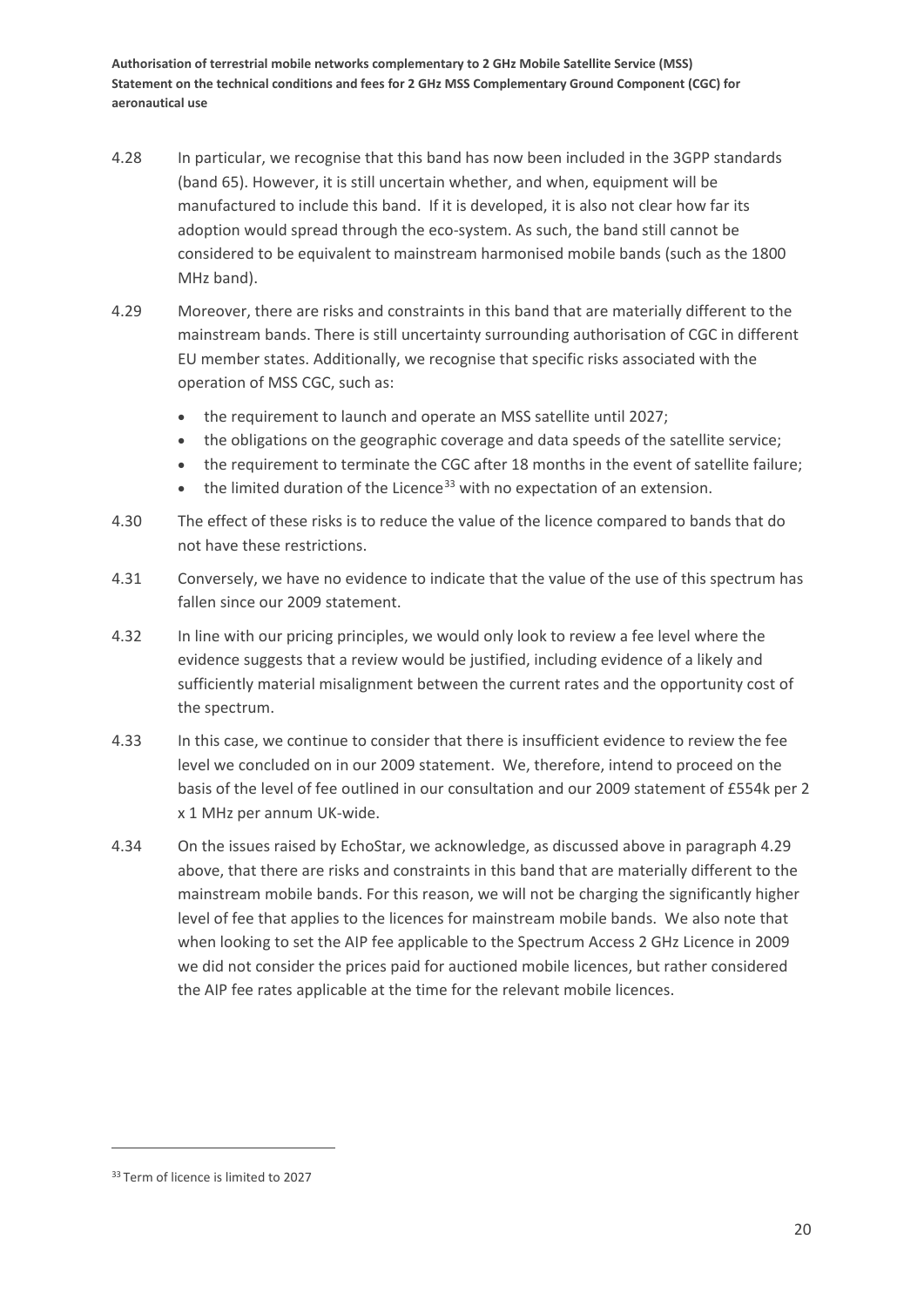### **The ability of operators to switch between the Network and Spectrum Access Licences**

4.35 One confidential respondent argued that the 2 GHz MSS operators should not be able to switch from one licence to another; they should have to choose one type of licence and stick with it, arguing that MNOs were never offered this same flexibility.

#### **Ofcom's response**

- 4.36 Both licences will be available to the 2 GHz MSS operators from the outset, and we see no policy reason to prevent them from applying for either Licence at any time and subsequently surrendering the other if their needs change (although we think this is unlikely to happen in practice).
- 4.37 In designing licence conditions at the time that the existing mobile spectrum licences were awarded, it was not considered that a Network Licence, such as this, would be an attractive alternative to mobile operators. A site-based fee structure, such as that used in this Network Licence, would make fees for deployment of conventional mobile networks more complex and expensive (see paragraphs [4.17](#page-20-0) above and [4.39](#page-23-0) below).

#### **The technology and service neutrality of the Network Licence**

4.38 Panasonic raised a concern that Inmarsat appeared to be receiving preferential treatment regarding the fee structure, as the proposed Network 2 GHz Licence appears to only be available for aeronautical use. Panasonic asked Ofcom to clarify whether the Network 2 GHz Licence fee structure will be technology-neutral, and be available for terrestrial use of CGC base stations.

#### **Ofcom's response**

<span id="page-23-0"></span>4.39 We can confirm that the licence (and its fee structure) is service neutral, and not restricted to aeronautical use. However, as discussed above, we would expect that, given the number of base stations required for a terrestrial mobile service (as part of a 2 GHz MSS system) the structure of the Network 2 GHz Licence fee would make such use under this Licence significantly more expensive than under the alternative Spectrum Access 2 GHz Licence.

### **Conclusion on the fee level and structure**

4.40 We intend to proceed with the fee level and structure as set-out in our consultation document and above. We have, however, decided to change the terminology used to define the three categories of geography that relate to the fee to be consistent with that already in use in the business radio fees structure. This means that what we previously referred to as grid squares of high/medium and low demand, will now be referred to as grid squares of high/medium and low population.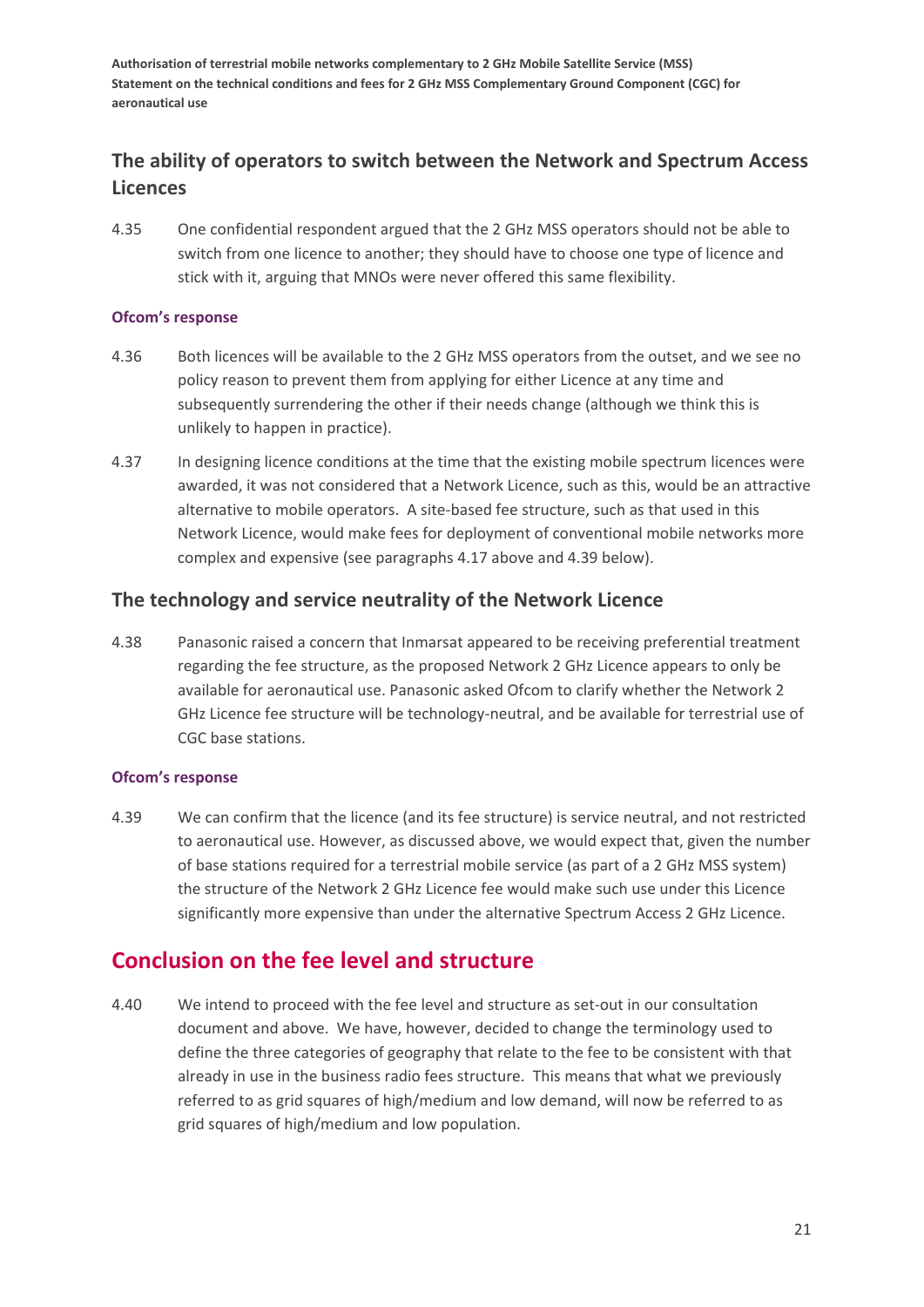## <span id="page-24-0"></span>5. Conclusions and next steps

- 5.1 Having taken into account the input that we received from respondents to our consultation, and additional information provided since the consultation closed, we have decided to proceed broadly in line with the approach set out in our consultation document, with only minor amendments as set out in sections [3](#page-7-0) (with respect to technical conditions) and [4](#page-16-0) (with respect to fees).
- 5.2 Both the Spectrum Access 2 GHz (the first licence) and the Network 2 GHz Licence (the second licence) will be available to both the 2 GHz operators. Any licence subsequently granted will be substantially in the form of the example licences provided on our website.<sup>[34](#page-24-1)</sup> Apart from the changes explained in this statement, we have made non-substantive drafting changes to both licences. We note that both the example Spectrum Access Licence and the Network Licence available on our website cover the entire 2 GHz MSS band and so can be used by either operator. However, the 2 GHz MSS operators can only apply for the spectrum bands that they were given the rights to through the EU process.
- 5.3 Pursuant to regulation 6 of the Wireless Telegraphy (Licence Charges) Regulations 2011 (as amended), Ofcom currently already has the power to charge such sum as it may determine in the particular case. Accordingly, we will charge the fees set out in this statement for Network 2 GHz Licence. In due course we will make changes to the statutory instrument which sets out fees for wireless telegraphy licences, to make these fees explicit.<sup>[35](#page-24-2)</sup> However, the absence of fees regulations in respect of the Network 2 GHz Licence does not prevent us from issuing the licence.
- 5.4 Our 2016 consultation only concerned the licensing arrangements for the CGC base stations of Inmarsat's planned service. We note that in November 2016 we also concluded a separate consultation on the licence exemption of 2 GHz MSS satellite terminals and made available information on the technical terms of a Notice of Variation (NoV) that we plan to issue to airlines to enable them to install and operate Inmarsat's satellite-facing terminal for the purpose of MSS services.<sup>[36](#page-24-3)</sup> Similarly, in this document, we include (for information) in Annex [A2](#page-26-0) the technical conditions that will apply to the NoV that will be available for airlines to apply for in relation to the CGC-facing terminals located on the aircraft.

<span id="page-24-1"></span><sup>&</sup>lt;sup>34</sup> https://www.ofcom.org.uk/ data/assets/pdf file/0025/107467/Example-2-GHz-Licences.pdf

<span id="page-24-2"></span><sup>&</sup>lt;sup>35</sup> The fees for the Spectrum Access 2 GHz Licence are already prescribed in the Wireless Telegraphy (Licence Charges) Regulations 2011 (as amended), Schedule 2.

<span id="page-24-3"></span><sup>36</sup> <https://www.ofcom.org.uk/consultations-and-statements/category-3/wt-exemption-2016>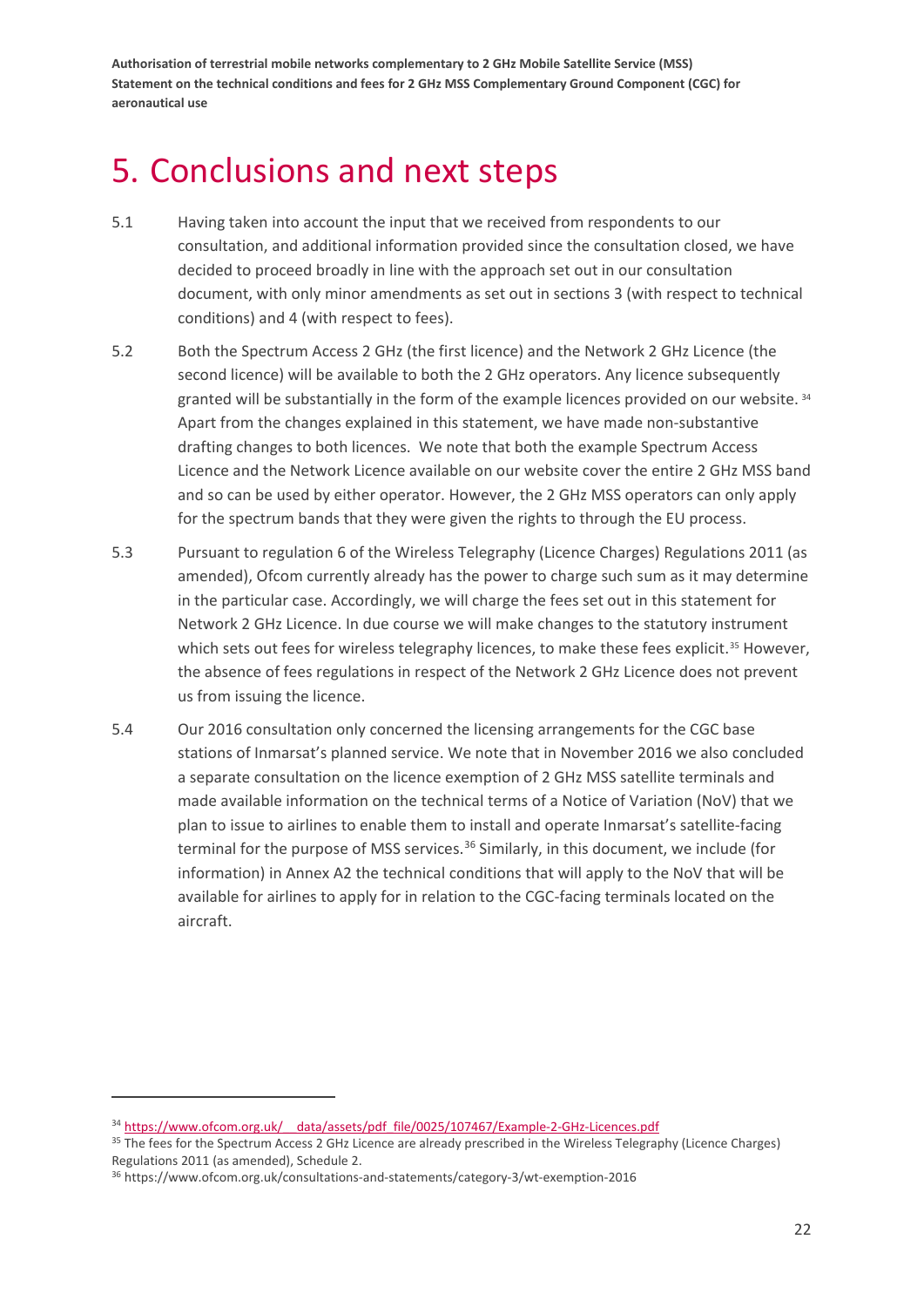## <span id="page-25-0"></span>A1. List of consultation respondents

- A1.1 The following stakeholders submitted responses to our consultation on the authorisation of Inmarsat's proposed CGC for aeronautical use:
	- BT plc and EE Ltd
	- Deutsche Telekom AG
	- EchoStar Mobile Limited
	- Inmarsat
	- MoD
	- Omnispace UK Ltd
	- Panasonic Avionics Corporation
	- T-Systems Limited
	- ViaSat UK Ltd
- A1.2 We also received two fully confidential responses, and one further response from which the respondent's name has been removed.
- A1.3 Electronic copies of the non-confidential responses to this consultation can be found on Ofcom's website.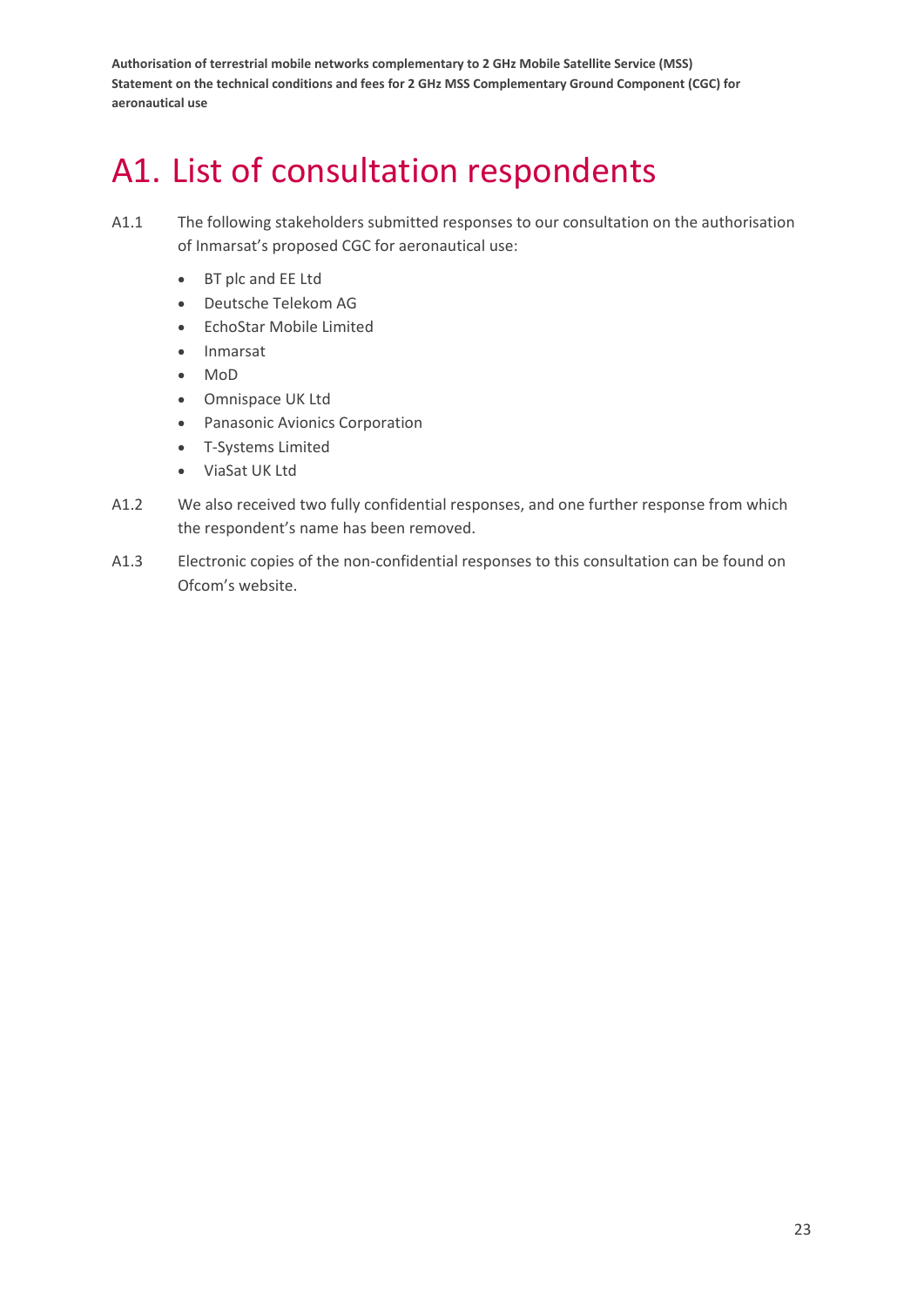# <span id="page-26-0"></span>A2. Technical conditions for the Notice of Variation for CGC-facing terminals

A2.1 This Annex provides the technical conditions that will be included in the Notice of Variation that airlines can apply for to enable them to operate the CGC-facing terminal on the aircraft.

**Technical limitations for CGC user terminals on-board aircraft in the 1980 to 2010 MHz band**

| Maximum Transmit Power / Power<br>Density | 40 dBm e.i.r.p for altitudes at 1000 meters or above |
|-------------------------------------------|------------------------------------------------------|
|                                           | 24 dBm e.i.r.p for altitudes below 1000 meters       |
|                                           |                                                      |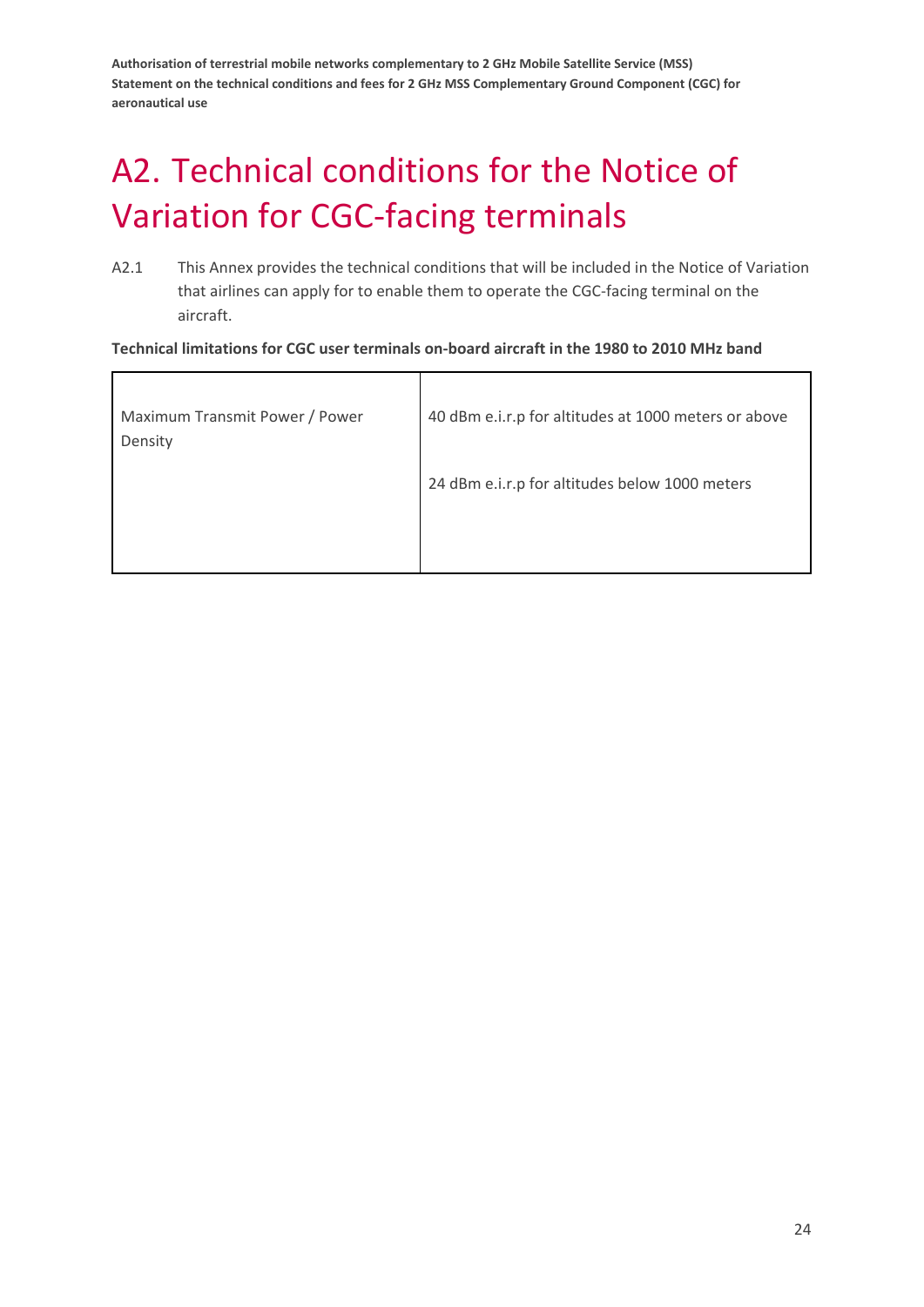# <span id="page-27-0"></span>A3. Notice of required coordination for MOD sites related to 2 GHz licences

- A3.1 This Notice is notified to each 2 GHz licensee under their respective 2 GHz licences.
- A3.2 MOD has on-going use that could be impacted by the use of the 2 GHz band at three locations:
	- a) Oakhanger (SU 776 357);
	- b) Colerne (ST 808 717);
	- c) Menwith Hill (SE 209 561).
- A3.3 This Notice requires 2 GHz licensees reach formal coordination agreement with MoD in respect of their use of the 2 GHz band. Parties to the coordination agreement must do so in good faith and with the intention of imposing the least constraint needed to meet the objectives of protection existing use. In the absence of an agreement, OFCOM may impose requirements on the 2 GHz licensees.
- A3.4 In this Notice: "2 GHz Band" means the following frequencies: 1980 2010 MHz and 2170 – 2200 MHz.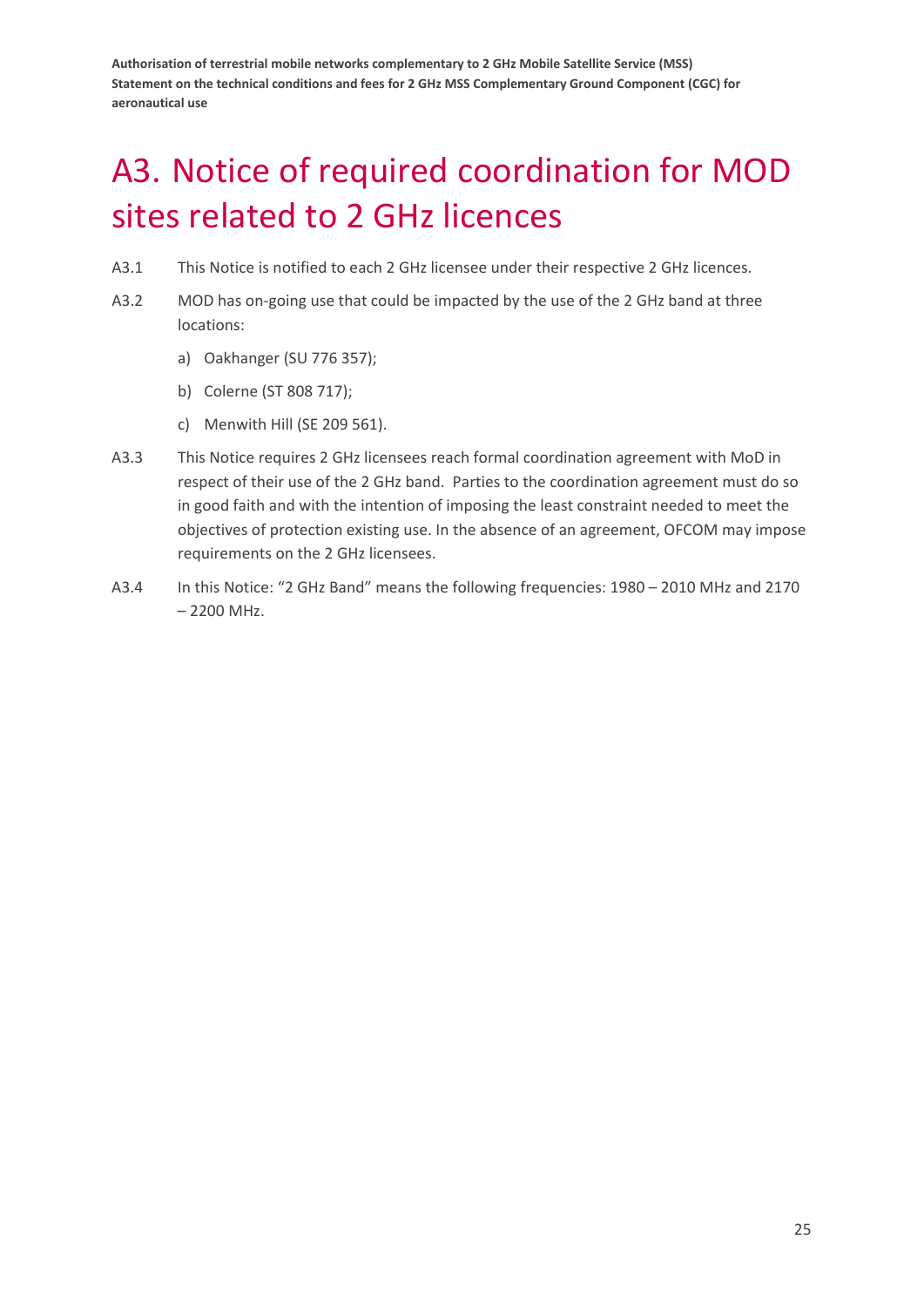# <span id="page-28-0"></span>A4. Glossary

| 3GPP           | The 3rd Generation Partnership Project - collaboration between groups<br>of telecommunications associations, to make a globally applicable third-<br>generation (3G) mobile phone system specification within the scope of<br>the International Mobile Telecommunications-2000 project of the<br>International Telecommunication Union (ITU). |
|----------------|-----------------------------------------------------------------------------------------------------------------------------------------------------------------------------------------------------------------------------------------------------------------------------------------------------------------------------------------------|
| Administration | Any governmental department or service responsible for discharging the<br>obligations undertaken in the Constitution of the ITU, in the Convention<br>of the ITU and in the Administrative Regulations.                                                                                                                                       |
| AIP            | Administered Incentive Pricing - a fee charged to users of the spectrum<br>to encourage them to make economically efficient use of their spectrum.                                                                                                                                                                                            |
| Allocation     | Use of a frequency band. Entry in the table of frequency allocations of a<br>given frequency band for the purpose of its use by one or more<br>terrestrial or space radio communications services or the radio<br>astronomy service under specified conditions. This term is also applied<br>to the frequency band concerned.                 |
| Assignment     | Use of a radio frequency or radio frequency channel. Authorisation given<br>by an administration for a radio station to use a radio frequency or radio<br>frequency channel under specified conditions.                                                                                                                                       |
| <b>CEPT</b>    | European Conference of Postal and Telecommunications<br>Administrations                                                                                                                                                                                                                                                                       |
| COCOM          | Communication Committee of the European Commission - its members<br>are EU Member States and it assists the Commission in carrying out its<br>executive powers at the top level. It provides a platform for an<br>exchange of information on market developments and regulatory<br>activities.                                                |
| Concurrent     | (Of spectrum trading) a transaction in which rights and obligations are<br>transferred while continuing to be rights and obligations of the<br>transferor.                                                                                                                                                                                    |
| Earth stations | A station located either on the earth's surface or within the major<br>portion of the Earth's atmosphere and intended for radio<br>communication with one or more satellites or space stations                                                                                                                                                |
| EC.            | <b>European Commission</b>                                                                                                                                                                                                                                                                                                                    |
| ECC            | <b>Electronic Communications Committee</b>                                                                                                                                                                                                                                                                                                    |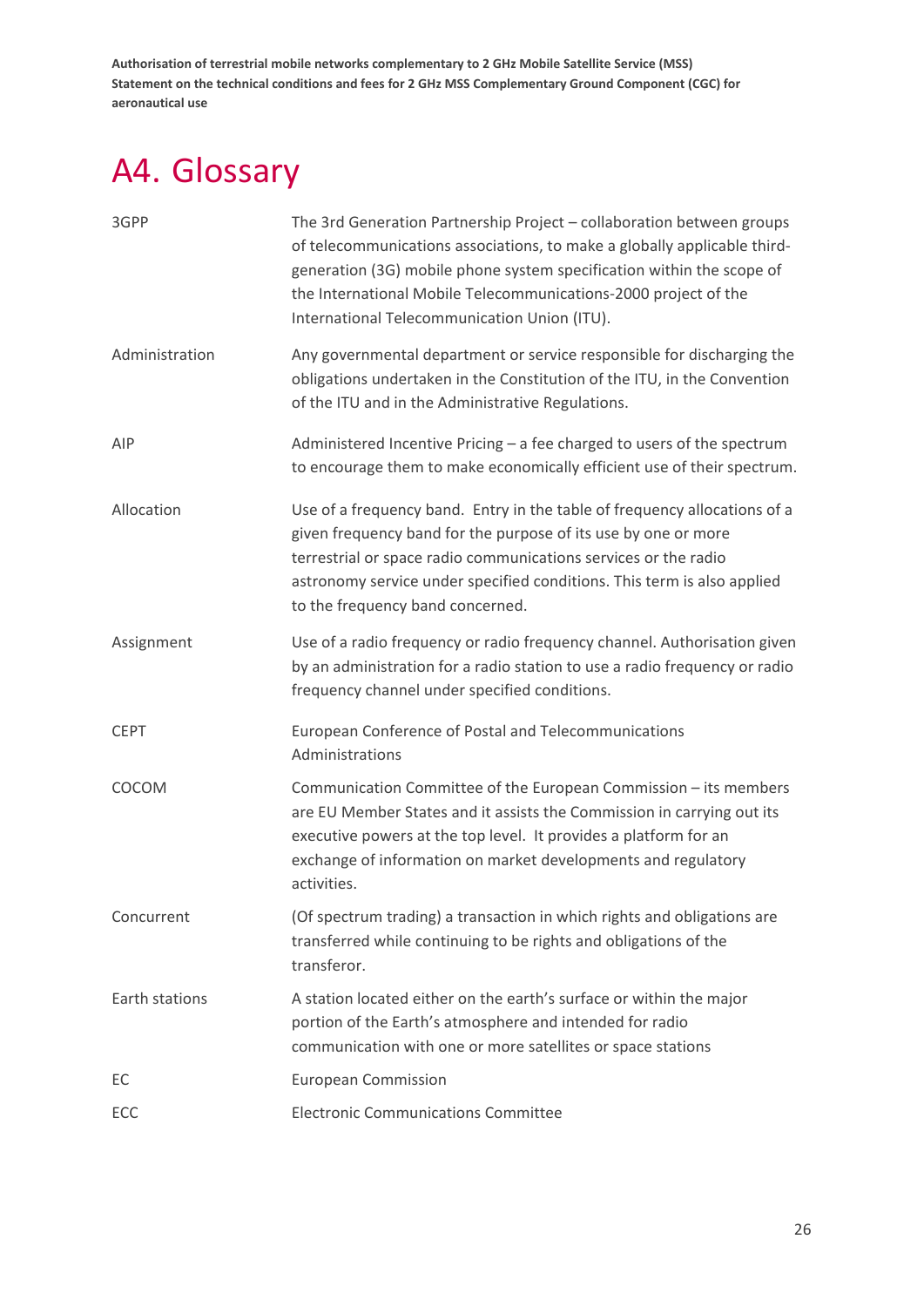| <b>EIRP</b>           | Equivalent Isotropically Radiated Power - the product of the power<br>supplied to the antenna and the antenna gain in a given direction<br>relative to an isotropic antenna (absolute or isotropic gain).                 |
|-----------------------|---------------------------------------------------------------------------------------------------------------------------------------------------------------------------------------------------------------------------|
| <b>ERC</b>            | European Radiocommunications Committee - a previous committee<br>within CEPT, the responsibilities of which are now undertaken by the<br>ECC.                                                                             |
| Exemption             | Exemption regulations made by Ofcom allow anyone to use specified<br>radio equipment without the need to have a WT Act licence.                                                                                           |
| Frequency band        | A defined range of frequencies that may be allocated for a particular<br>radio service, or shared between radio services                                                                                                  |
| <b>FSS</b>            | Fixed Satellite Service - two-way communication links between earth<br>stations, usually at fixed locations, and one or more satellites                                                                                   |
| Geo-synchronous orbit | An orbit around the earth that is at a distance which results in it orbiting<br>at the same speed and direction as the earth spins on its axis.                                                                           |
| GHz                   | Gigahertz - a unit of frequency of one billion cycles per second.                                                                                                                                                         |
| GSO                   | Geostationary Satellite Orbit - the orbit of a satellite whose circular and<br>direct orbit lies in the plane of the Earth's equator and which remains<br>fixed relative to the Earth's surface.                          |
| Harmonisation         | The identification of common frequency bands throughout a region (e.g.<br>Europe) for a particular application and, in some cases, technology.                                                                            |
| <b>Hz</b>             | Hertz - the basic unit of frequency, one hertz is equivalent to one cycle<br>per second.                                                                                                                                  |
| Interference          | Unwanted disturbance caused in a radio receiver or other electrical<br>circuit by electromagnetic radiation emitted from an external source.                                                                              |
| <b>ITU</b>            | International Telecommunication Union - the United Nations agency for<br>information and communication technology responsible for developing<br>and publishing the International Radio Regulations.                       |
| Ka band               | Spectrum frequencies commonly in the ranges around 30 GHz (Earth-to-<br>space) and 18 GHz (space-to-Earth).                                                                                                               |
| L band                | Spectrum frequencies commonly in the ranges around 1.5 GHz (space-<br>to-Earth and Earth-to-space)                                                                                                                        |
| <b>LTE</b>            | Long-Term Evolution - a standard for communication of high-speed data<br>for mobile phones and data terminals. The term 4G is generally used to<br>refer to mobile broadband services delivered using the next generation |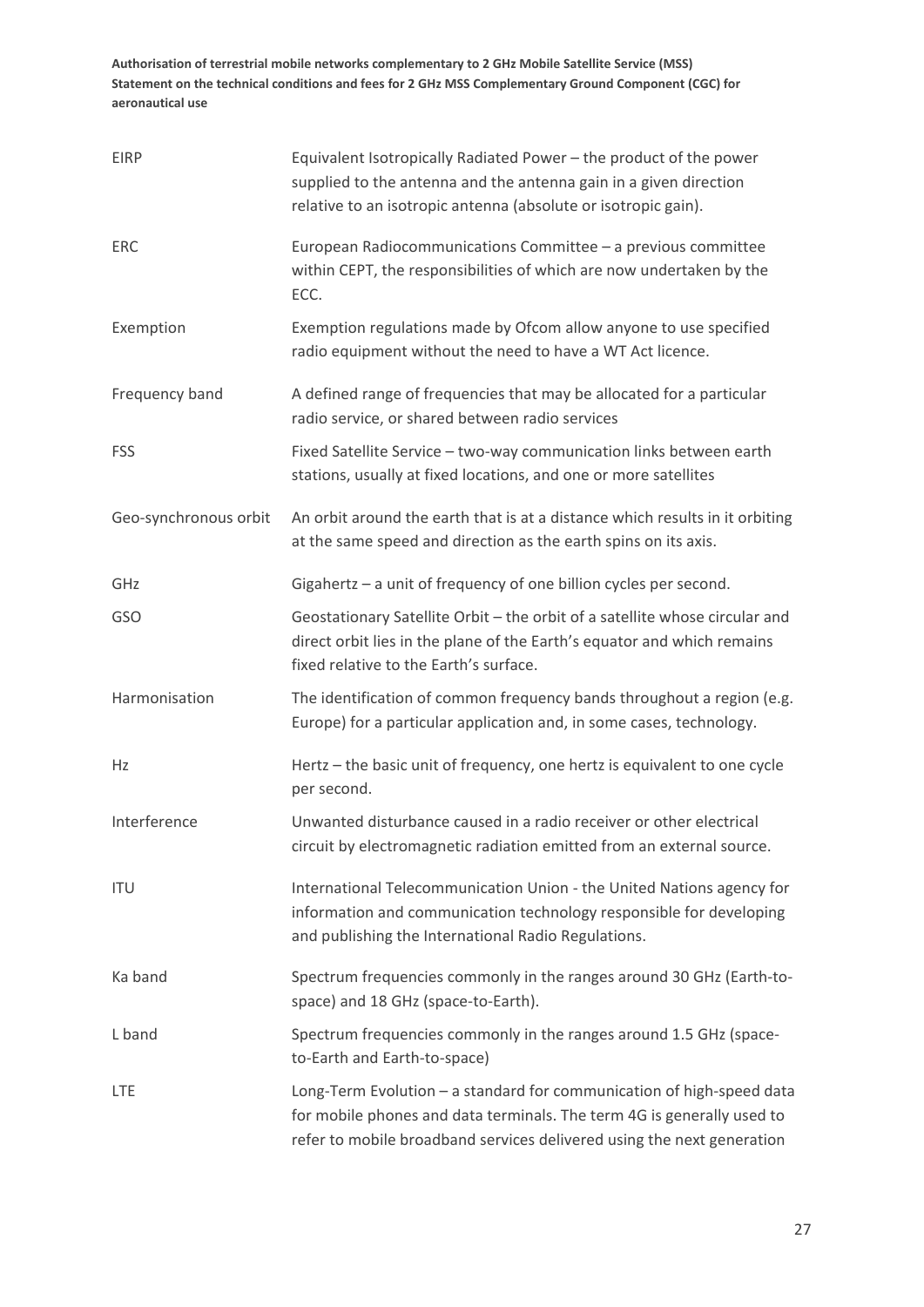> of mobile broadband technologies, including Long Term Evolution (LTE) and WiMAX

| <b>Market Mechanisms</b> | Approach to managing spectrum where key decisions, e.g. on acquiring<br>or disposing of spectrum and what service to provide are made by<br>spectrum users rather than by the regulator.                           |
|--------------------------|--------------------------------------------------------------------------------------------------------------------------------------------------------------------------------------------------------------------|
| MHz                      | Megahertz - a unit of frequency of one million cycles per second.                                                                                                                                                  |
| <b>MNO</b>               | Mobile Network Operator - the UK's four MNOs are EE, Vodafone, Three<br>and O2.                                                                                                                                    |
| Ofcom                    | Independent regulator and competition authority for the UK<br>communications industries                                                                                                                            |
| Opportunity cost         | The cost of a decision or choice in terms of the benefits which would<br>have been received from the most valuable of the alternatives that was<br>foregone                                                        |
| Outright                 | (Of spectrum trading) a transaction in which the transferred rights and<br>obligations pass to the transferee and no longer appertain to the<br>transferor.                                                        |
| Partial                  | (Of spectrum trading) a transaction in which some of the rights and<br>obligations are transferred while others are not.                                                                                           |
| <b>PMSE</b>              | Programme Making and Special Events - a class of radio application that<br>supports a wide range of activities in entertainment, broadcasting, news<br>gathering and community events.                             |
| Radio Regulations        | International Radio Regulations made by the ITU, which have the status<br>and force of a treaty, allocate frequencies globally to various<br>applications and deal with cross-border interference.                 |
| Radio Spectrum           | The portion of the electromagnetic spectrum below 3000 GHz used for<br>radiocommunications.                                                                                                                        |
| <b>RSC</b>               | Radio Spectrum Committee of the EC, made up of EU. administrations<br>and which assists the EC in the adoption of technical implementing<br>measures in support of Community policies.                             |
| Satellite                | An object which is located in an orbit around a celestial body. In<br>radiocommunications, a man-made electronic device which receives and<br>transmits signals to and from earth stations on the earth's surface. |
| S band                   | Spectrum frequencies commonly in the ranges around 2 GHz (space-to-<br>Earth and Earth-to-space).                                                                                                                  |